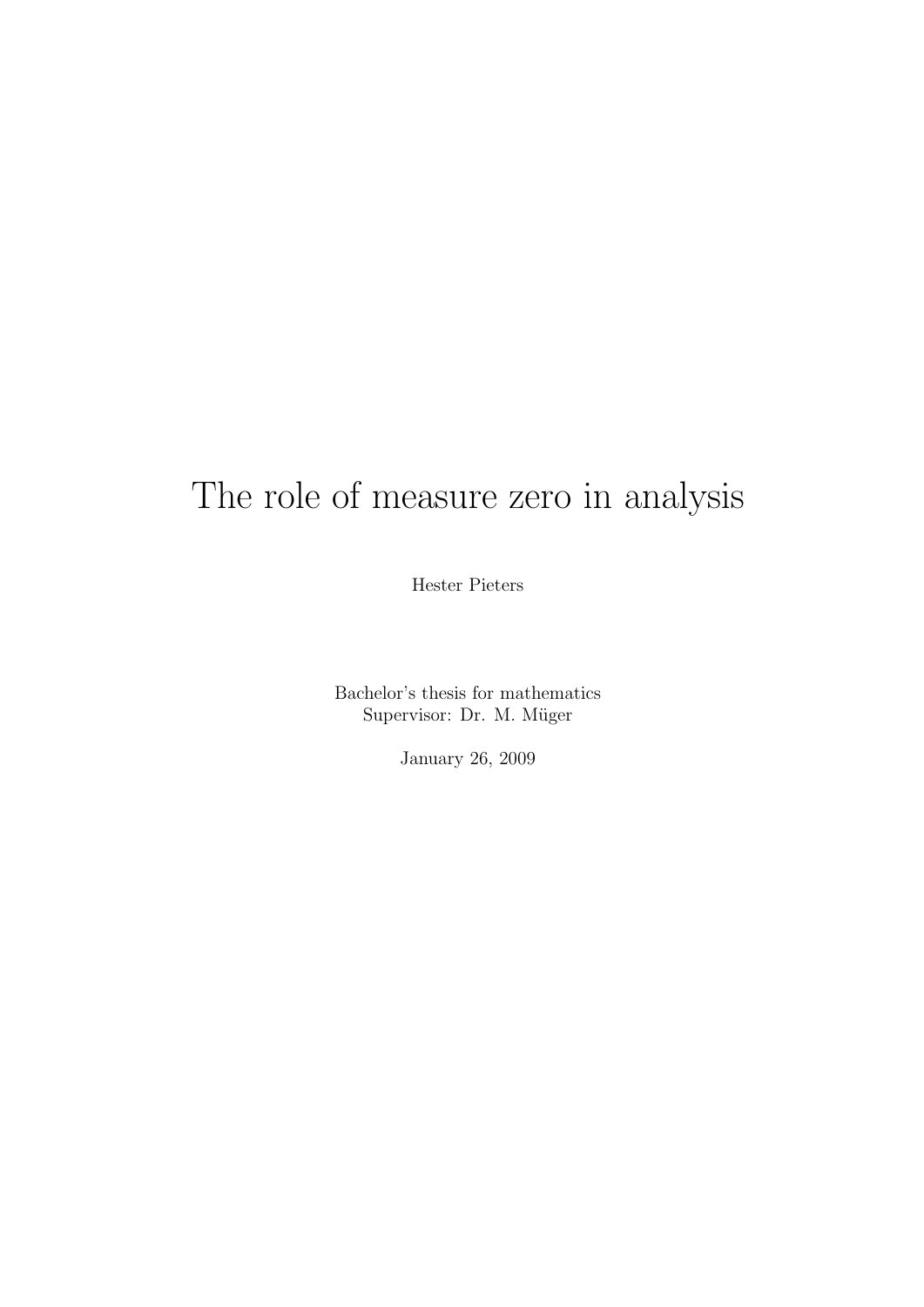#### 1 Introduction

The aim of this thesis is to prove some theorems in analysis where the notion of measure zero is important without using Lebesgue integration. In the first chapter we will prove some properties of sets of measure zero. The other three chapters will eacht treat one theorem. The first is Lebesgue's Criterion, this states that a function  $f : [a, b] \to \mathbb{R}$  is Riemann integrable if and only if it is bounded and continuous almost everywhere, i.e. the set of points where f is discontinuous has measure zero. The second is a theorem by Lebesgue about differentiablility. It states that a continuous monotonuous function  $f : [a, b] \to \mathbb{R}$  is differentiable almost everywhere. In the last chapter we will prove Sard's Theorem. This theorem is very important in differential topology and differential geometry. It states the following: If  $f : \mathbb{R}^m \to \mathbb{R}^n$  is a smooth function then the set  $C \subset \mathbb{R}^n$  of critical values of f has measure zero.

## 2 Sets of Measure Zero

**Definition 1.** A subset  $A \subset \mathbb{R}$  has **measure zero** if for every  $\epsilon > 0$ , there exists a countable covering of A by (open, bounded) intervals  $(a_i, b_i)$  such that the sum of the lengths of these intervals is less than  $\epsilon$ .

We can extend this to higher dimensions.

**Definition 2.** A cube of edge length l in  $\mathbb{R}^n$  is a product  $C = \prod_{i=1}^n [a_i, b_i]$  of n intervals in  $\mathbb{R}$ with  $|a_i - b_i| = l$  for all i. The volume of the cube C is denoted by |C| and defined to be  $|C| = l^n$ .

**Definition 3.** A subset  $A \subset \mathbb{R}^n$  has **measure zero** if for every  $\epsilon > 0$ , there exists a countable covering of A by cubes  $C_i$  such that the sum of the volumes of  $C_i$  is less than  $\epsilon$ . We arrive at the same notion of measure zero if we replace closed by open cubes or boxes.

Definition 4. If a property holds at all points of a set X except possibly the points of a set of measure zero, we say that this property holds **almost everywhere** on  $X$  or at **at almost every** point of X.

To prove Sard's theorem we will need some properties of sets of measure zero:

Lemma 1. A countable union of sets of measure zero has measure zero.

*Proof.* Let  $(U_i \subset R^n)_{i\in\mathbb{N}}$  be a sequence of sets of measure zero and let  $\epsilon > 0$ . Since  $U_i$  has measure zero it can be covered by a sequence  $\{C_i^j; j \in \mathbb{N}\}\$  of cubes such that  $\sum_{j=1}^{\infty} |C_i^j| < 2^{-i}\epsilon$ . Then  $\{C_i^j \mid i,j \in \mathbb{N}\}\$ is a countable cover of  $\bigcup_{i=1}^{\infty} U_i$  and  $\sum_{i,j} |C_i^j| < \epsilon \sum_i 2^{-i} = \epsilon$ .  $\Box$ 

So, in particular, all countable sets have measure zero. There are however also uncountable sets of measure zero. An example is the Cantor set. Let  $C_0 = [0,1]$  and let  $C_1$  denote the set obtained from deleting the middle third open interval from [0,1], that is,

$$
C_1 = [0, 1/3] \cup [2/3, 1].
$$

Next, we repeat this procedure for each sub-interval of  $C_1$  and obtain

$$
C_2 = [0, 1/9] \cup [2/9, 1/3] \cup [2/3, 7/9] \cup [8/9, 1].
$$

Repeating this procedure yields a sequence  $C_k$ ,  $k = 0, 1, 2, ...$  of compact sets with

 $C_0 \supset C_1 \supset C_2 \supset \dots$ 

The Cantor set C is by definition the intersection of all  $C_k$ 's:

$$
\mathcal{C} = \bigcap_{k=0}^{\infty} C_k.
$$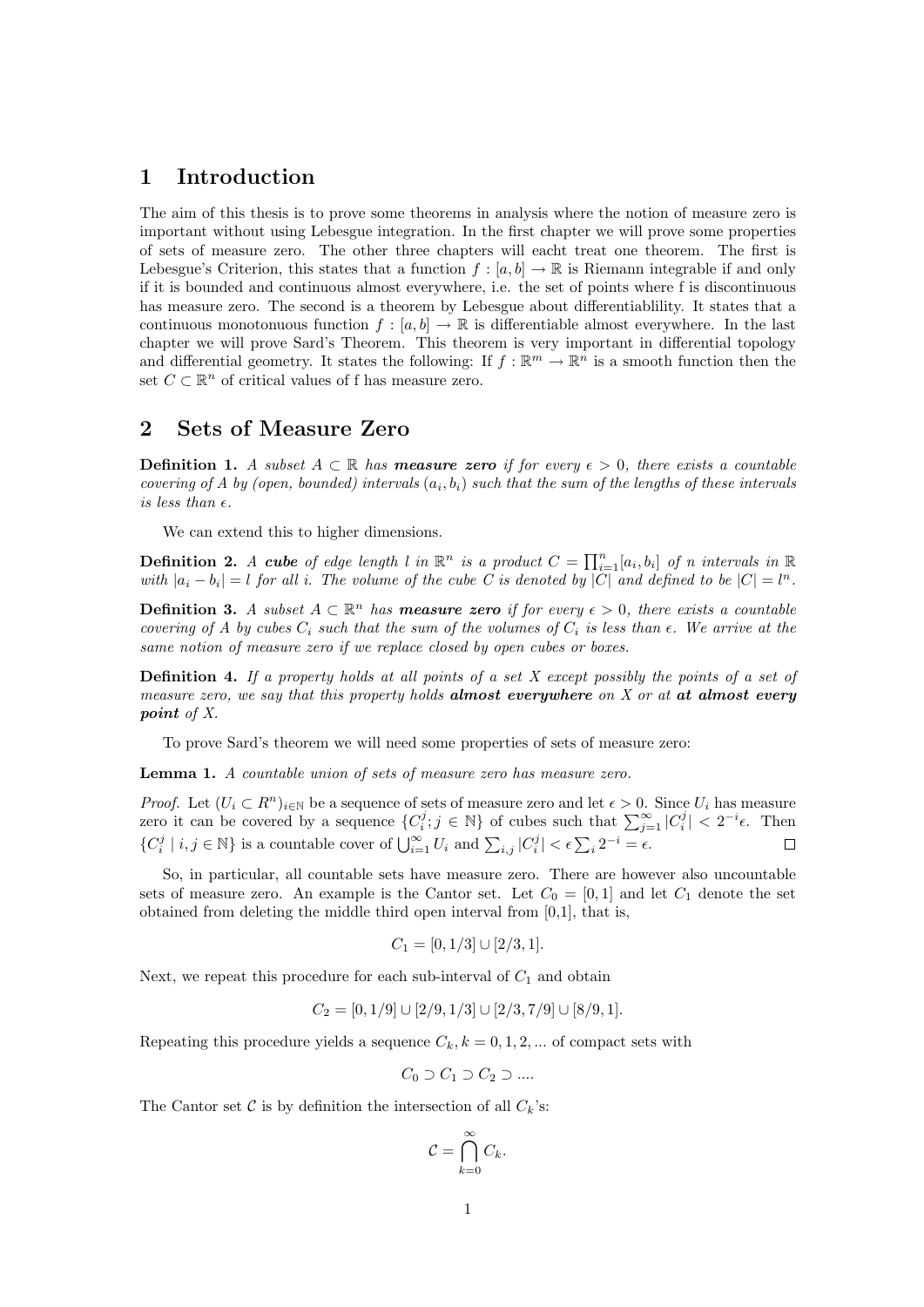The set C is not empty, since all end-points of the intervals  $C_k$  belong to C. It can even be mapped to the interval [0, 1], so the Cantor set has the cardinality of the continuum and is therefore definitely not countable. From the construction of C, we know that  $C \subset C_k$  for all k. Each  $C_k$  is a disjoint union of  $2^k$  closed intervals, each of length  $3^{-k}$ . So  $|C_k| = (2/3)^k$ . Since  $(2/3)^k \to 0$  as k tends to infinity, we conclude that the Cantor set can be covered by intervals of arbitrary small total length and hence it has measure zero.

**Lemma 2.** Let  $U \subset \mathbb{R}^m$  be open and  $f: U \to \mathbb{R}^m$  a  $C^1$  map. If  $A \subset U$  has measure zero then  $f(A) \subset \mathbb{R}^m$  has measure zero.

*Proof.* Since A has measure zero there exists a sequence of cubes  $\{C_i \subset \mathbb{R}^m\}_{i\in\mathbb{N}}$  such that  $A \subset$  $\bigcup_{i=1}^{\infty} C_i$ . If we now show that  $f(A \cap C_i)$  has measure zero, then  $f(A)$  is a countable union of sets of measure zero and hence by the preceding lemma has measure zero itself. Let  $\|\cdot\|$  be the euclidean norm on  $\mathbb{R}^m$ . Since  $C_i$  is compact, there exists a  $M > 0$  such that  $||Df(x)|| \leq M$  for all  $x \in C_i$ . Then

$$
||f(x) - f(y)|| \le M||x - y||,
$$

for all  $x, y \in C_i$ . So if  $C_i$  has edge length l then the image of  $C_i$  is contained in a m-cube of edge length  $l\sqrt{m}M$ . It follows that  $f(C_i)$  has measure zero if  $C_i$  has measure zero.  $\Box$ 

**Lemma 3.** If  $U \subset \mathbb{R}^n$  has measure zero then any  $V \subset U$  has measure zero.

*Proof.* Since U has measure zero we can pick a sequence  $C_i$ ,  $i \in \mathbb{N}$  of cubes such that  $U \subset \bigcup_{i=1}^{\infty} C_i$ and  $\sum_{i=1}^{\infty} |C_i| < \epsilon$ . Since V is contained in U it can be covered by the same  $C_i$ , so V also has measure zero.  $\Box$ 

**Lemma 4.** If  $m < n$  then  $\mathbb{R}^m \cong \mathbb{R}^m \times \{0\} \subset \mathbb{R}^n$  has measure zero.

*Proof.* Let  $\epsilon > 0$  and let  $I_{(x_1,...,x_m)} = [x_1, x_1 + 1] \times ... \times [x_m, x_m + 1]$ , where  $(x_1,...,x_m) \in \mathbb{Z}^m$ . Then  $I_{(x_1, \ldots, x_m)} \times \{0\}$  is covered by  $I_{(x_1, \ldots, x_m)} \times [-\epsilon, \epsilon]^{n-m}$ . Since  $|I_{(x_1, \ldots, x_m)} \times [-\epsilon, \epsilon]^{n-m}| = \epsilon^{n-m}$ and  $\epsilon$  is arbitrary it follows that  $I_{(x_1, ..., x_m)} \times \{0\}$  has measure zero. We conclude that  $\mathbb{R}^m \times \{0\} \subset$  $\bigcup_{x\in\mathbb{Z}^m}I_x\times\{0\}$  is a subset of a countable union of sets of measure zero and therefore has measure zero itself.

**Lemma 5.** Let  $U \subset \mathbb{R}^m$  be open and  $f: U \to \mathbb{R}^n$  a  $C^1$  map, where  $n > m$ . Then  $f(U) \subset \mathbb{R}^n$  has measure zero.

*Proof.* Define  $\tilde{f}: U \times \mathbb{R}^{n-m} \to \mathbb{R}^n$  by  $\tilde{f}(x, y) = f(x)$ . Since  $U \times \{0\} \subset \mathbb{R}^n$  has measure zero, Lemma 2 implies that  $f(U) = \tilde{f}(U \times \{0\}) \subset \mathbb{R}^n$  has measure zero.  $\Box$ 

#### 3 Riemann Integrability

**Theorem 1.** (Lebesque's Criterion) A function  $f : [a, b] \rightarrow \mathbb{R}$  is Riemann integrable iff f is bounded and continuous almost everywhere.

For  $f : [a, b] \to \mathbb{R}$  we define

 $S(f) = \{x \in [a, b] \mid f \text{ is not continuous at } x\}.$ 

So Lebesgue's criterion says that f is Riemann integrable iff S(f) has measure zero. Before we prove this, we first recall some definitions.

**Definition 5.** A partition P of [a, b] is a finite system of points  $x_0, ..., x_n$  such that  $a = x_0$  $x_1 < ... < x_n = b$ . We write  $\Delta_i = [x_{i-1}, x_i]$  and  $\Delta x_i = x_{i-1} - x_i$ . The **mesh**  $\lambda(P)$  of a partition is the largest of the lengths of the  $\Delta_i$ , where  $i = 1, ..., n$ .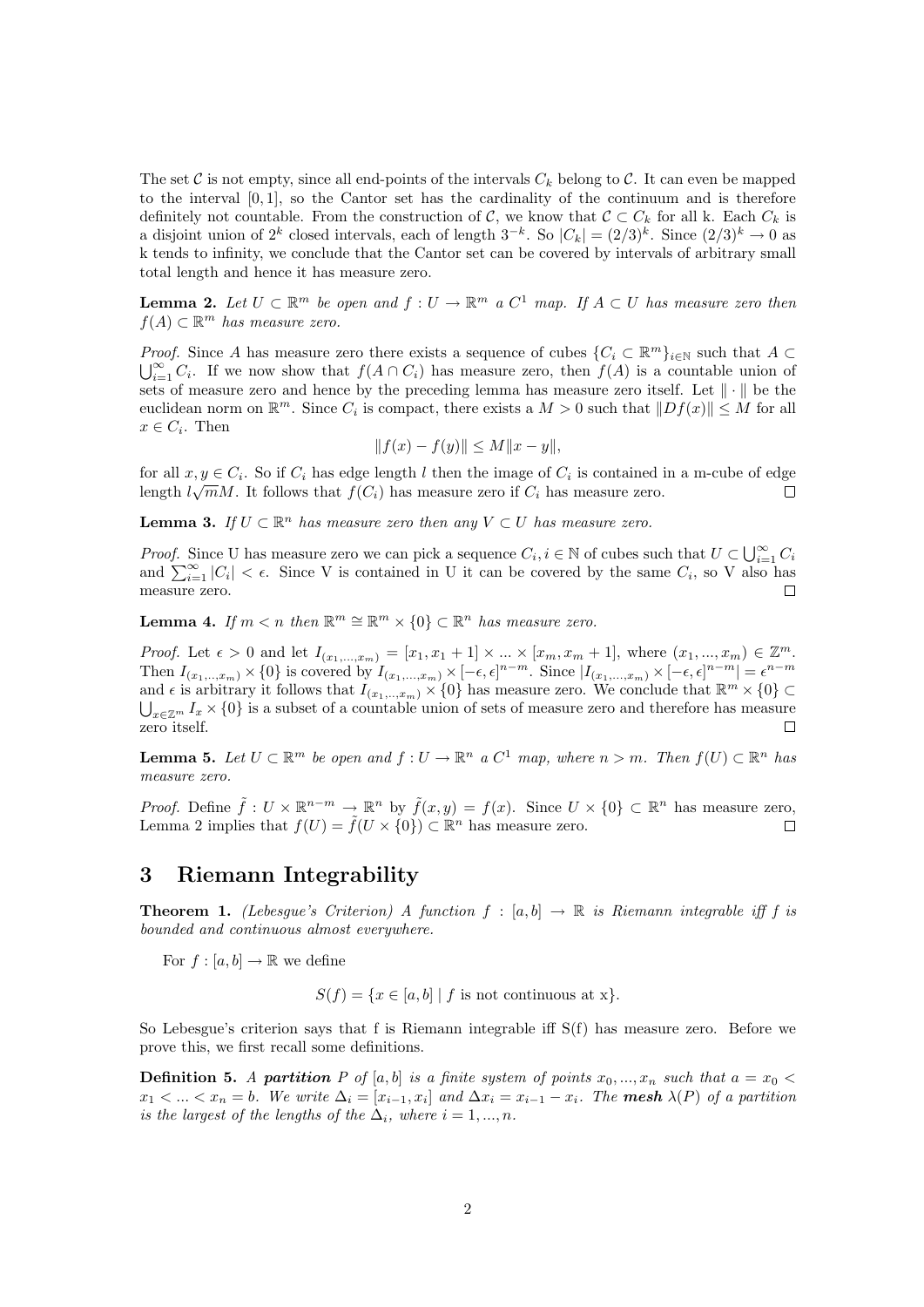**Definition 6.** A function  $f : [a, b] \to \mathbb{R}$  is **Riemann integrable** (over the interval  $[a, b]$ ) if there exists  $V \in \mathbb{R}$  (easily seen to be unique) such that for every  $\epsilon > 0$  there is a  $\delta > 0$  such that for any partition P with  $\lambda(P) < \delta$  and any  $\xi_i \in \Delta_i$ :

$$
\left|\sum_{j=1}^n f(\xi_j) \Delta x_j - V\right| < \epsilon,
$$

In this case we write  $\int_a^b f(x)dx = V$ .

**Definition 7.** For  $U \subset \mathbb{R}$  the **oscillation** of  $f : U \to \mathbb{R}$  on U is defined as

$$
\omega(f, U) = \sup_{x, y \in U} |f(x) - f(y)|.
$$

For  $f : [a, b] \to \mathbb{R}$  the oscillation at the point  $x \in [a, b]$  is defined as

$$
\omega(f,x)=\inf_{\epsilon>0}\omega(f,[a,b]\cap(x-\epsilon,x+\epsilon)).
$$

Furthermore, we define

$$
S_{\epsilon}(f) = \{ x \in [a, b] \mid \omega(f, x) > \epsilon \}.
$$

Note that  $S_0(f) = S(f)$ .

The above definition for Riemann integrability is equivalent to another criterion given below.

**Proposition 1.** A function  $f : [a, b] \to \mathbb{R}$  is Riemann integrable iff

$$
\lim_{\lambda(P)\to 0} \sum_{i=1}^{n} \omega(f, \Delta_i) \Delta x_i = 0
$$

*Proof.*  $\Rightarrow$ : We remark that  $\omega(f, \Delta_i) = \sup_{x \in \Delta_i} f(x) - \inf_{x \in \Delta_i} f(x)$ . Since f is Riemann integrable

$$
\lim_{\lambda(P)\to 0} \sum_{j=1}^n f(\xi_j) \Delta x_j = \int_a^b f(x) dx = V,
$$

for any  $\xi_j \in \Delta_j$ . We immediately see that we must have

$$
\lim_{\lambda(P)\to 0} \sum_{j=1}^n \sup_{x \in \Delta_j} f(x) \Delta x_j = \lim_{\lambda(P)\to 0} \sum_{j=1}^n \inf_{x \in \Delta_j} f(x) \Delta x_j = V.
$$

So  $\lim_{\lambda(P)\to 0} \sum_{i=1}^n \omega(f, \Delta_i) \Delta x_i = \lim_{\lambda(P)\to 0} \sum_{i=1}^n \sup_{x \in \Delta_i} f(x) - \inf_{x \in \Delta_i} f(x) = 0.$  $\Leftarrow$ : Denote the Riemann sum by  $\sigma(f; P, \xi) := \sum_{i=1}^{n} f(\xi_i) \Delta x_i$ . Let P be a partion of [a, b] and let  $\tilde{P}$  be a refinement of P. We denote the intervals of P by  $\Delta_i = [x_{i-1}, x_i]$  and the intervals of the refinement that are included in this interval by  $\Delta_{ij} := [x_{ij-1}, x_{ij}]$ . Thus  $\Delta x_i = \Delta x_{i1} + ... + \Delta x_{in_i}$ . The difference between the Riemann sums  $\sigma(f; \tilde{P}, \tilde{\xi}) - \sigma(f; P, \xi)$  can be estimated by

$$
|\sigma(f; \tilde{P}, \tilde{\xi}) - \sigma(f; P, \xi)| = \left| \sum_{i=1}^{n} \sum_{j=1}^{n_i} f(\xi_{ij}) \Delta x_{ij} - \sum_{i=1}^{n} f(\xi_i) \Delta x_i \right|
$$
  

$$
= \left| \sum_{i=1}^{n} \sum_{j=1}^{n_i} (f(\xi_{ij}) - f(\xi_i)) \Delta x_{ij} \right|
$$
  

$$
\leq \sum_{i=1}^{n} \sum_{j=1}^{n_i} |f(\xi_{ij}) - f(\xi_i)| \Delta x_{ij}
$$
  

$$
\leq \sum_{i=1}^{n} \sum_{j=1}^{n_i} \omega(f; \Delta_i) \Delta x_{ij} = \sum_{i=1}^{n} \omega(f; \Delta_i) \Delta x_i.
$$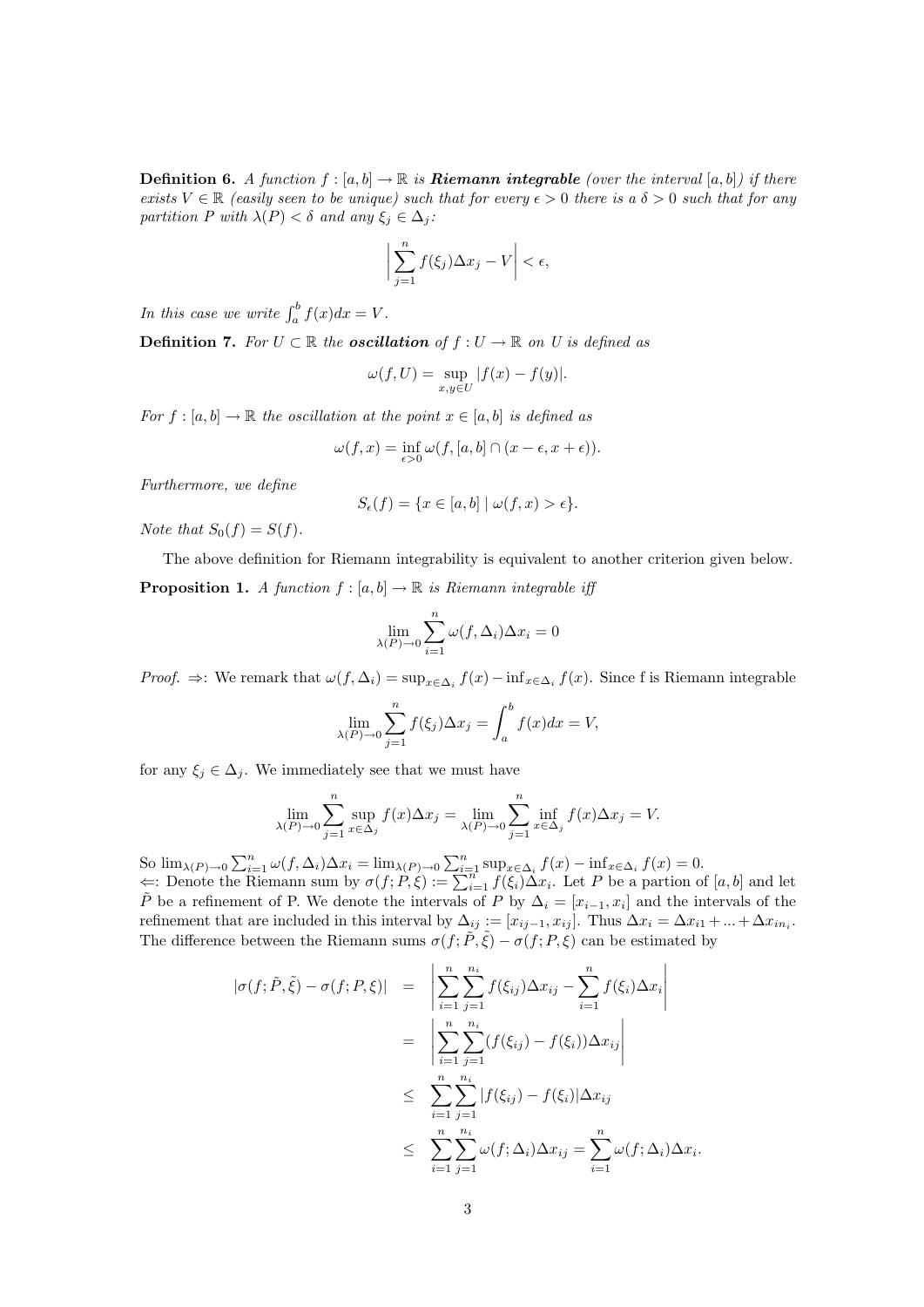So for any  $\epsilon > 0$  we can find a  $\delta > 0$  such that if  $\lambda(P) < \delta$  the difference between the Riemann sums must satisfy

$$
|\sigma(f; \tilde{P}, \tilde{\xi}) - \sigma(f; P, \xi)| < \frac{\epsilon}{2}.
$$

Let P', P'' be arbitrary partitions on [a, b] whose meshes satisfy  $\lambda(P') < \delta$  and  $\lambda(P'') < \delta$ . Then the partition  $\tilde{P} = P' \cup P$  is a refinement of both of them so it must satisfy

$$
|\sigma(f; \tilde{P}, \tilde{\xi}) - \sigma(f; P', \xi')| < \frac{\epsilon}{2},
$$
\n
$$
|\sigma(f; \tilde{P}, \tilde{\xi}) - \sigma(f; P'', \xi'')| < \frac{\epsilon}{2}.
$$

It follows that

$$
|\sigma(f;P',\xi')-\sigma(f;P'',\xi'')|<\epsilon.
$$

Therefore, by the Cauchy criterion, the limit of the Riemann sum exists:

$$
\lim_{\lambda(P)\to 0} \sum_{j=1}^n f(\xi_j) \Delta x_j = \int_a^b f(x) dx = V.
$$

**Proposition 2.** A Riemann integrable function  $f : [a, b] \rightarrow \mathbb{R}$  is bounded.

*Proof.* Assume that f is not bounded on  $[a, b]$ . Then in every partition P there exists at least one interval  $[x_{i-1}, x_i]$  on which f is not bounded. This implies that by choosing the point  $\xi_i$  in different ways, we can make  $|f(\xi_i)\Delta x_i|$  as large as desired. It follows that the absolute value of the Riemann sum  $\sum f(\xi_i)\Delta x_i$  can be made arbitrary large and therefore it cannot converge to a finite limit.  $\Box$ 

So from now on we can always assume that f is bounded. To prove Lebesgue's criterion we will first show that it is equivalent to another criterion, the criterion of du Bois-Reymond. This states that every  $S_{\epsilon}(f)$  admits a finite cover of open intervals that has arbitrary small length. Then we will prove that the criterion of du Bois-Reymond is indeed a criterion for Riemann integrability and therefore so is Lebesgue's criterion.

**Proposition 3.** Let  $f : [a, b] \to \mathbb{R}$  be bounded. Then, for every  $\epsilon, \delta > 0$ , there is a finite sequence of intervals  $(a_i, b_i), i = 1, ..., m$  such that

$$
S_{\epsilon}(f) \subset \bigcup_{i=1}^{m} (a_i, b_i) \qquad and \qquad \sum_{i=1}^{m} b_i - a_i < \delta
$$

iff  $S(f)$  has measure zero.

Proof.  $\Rightarrow$ : Let  $\delta > 0$ . For every  $n \in \mathbb{N}$  there are intervals  $(a_{n,1}, b_{n,1}), ..., (a_{n,m(n)}, b_{n,m(n)})$  such that:  $\sim$  $\mathbb{R}^n$ 

$$
S_{2^{-n}}(f) \subset \bigcup_{i=1}^{m(n)} (a_{n,i}, b_{n,i}) \quad \text{and} \quad \sum_{i=1}^{m(n)} b_{n,i} - a_{n,i} < 2^{-n}\delta.
$$

Since  $S(f) = S_0(f) = \bigcup_{n \in \mathbb{N}} S_{2^{-n}}(f)$ , we find that  $S(f)$  is contained in  $\{(a_{n,i}, b_{n,i}) \mid n \in \mathbb{N}, i =$  $1, ..., m(n)$ , where the total length of this last set is bounded by  $\sum_{n=1}^{\infty} 2^{-n} \delta = \delta$ . We conclude that S(f) has measure zero.

 $\Leftarrow$ : Let  $\delta > 0$ , since S(f) has measure zero we can pick a sequence of intervals  $\{(a_i, b_i) \mid i \in \mathbb{N}\}\$ such that

$$
S(f) \subset \bigcup_{i=1}^{\infty} (a_i, b_i) \quad \text{and} \quad \sum_{i=1}^{\infty} b_i - a_i < \delta.
$$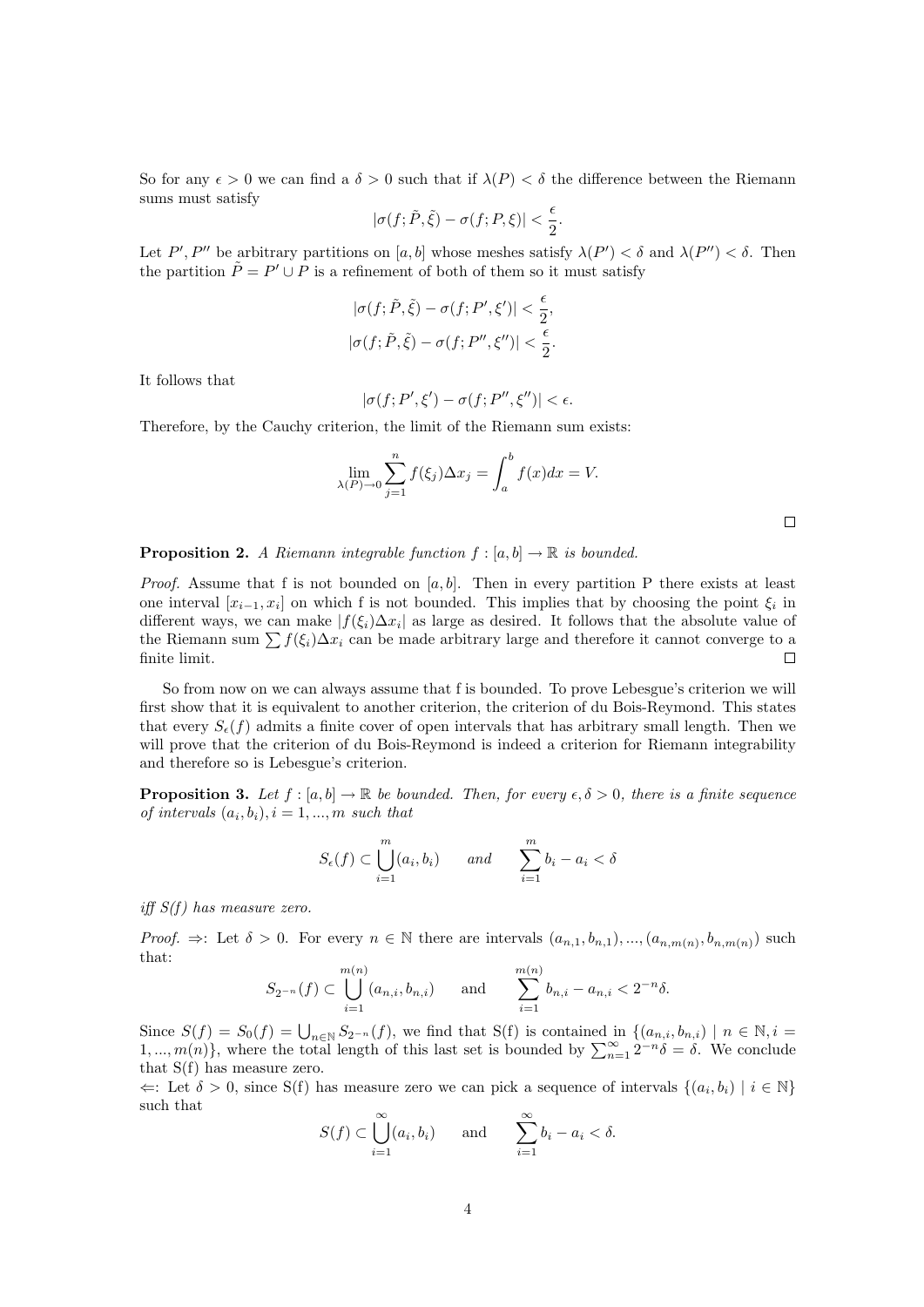We are done if we can show that  $S_{\epsilon}(f)$  is compact for any  $\epsilon > 0$ , since by  $S_{\epsilon}(f) \subset S_0(f) = S(f)$ it is then covered by a finite subfamily of  $\{(a_i, b_i) \mid i \in \mathbb{N}\}\$ . For this we need to prove that  $S_{\epsilon}(f)$ is closed. (It is clearly bounded.)

To this end, let  $x \in [a, b]$  be a limit point of  $S_{\epsilon}(f)$ . This means that every neighborhood of x contains a x' with  $\omega(f, x') > \epsilon$ . Thus, by definition, every neighborhood of x' contains an x'' such that  $|f(x') - f(x'')| > \epsilon$ . It follows that  $\omega(f, x) > \epsilon$ , thus  $x \in S_{\epsilon}(f)$  and we conclude that  $S_{\epsilon}(f)$  is closed.  $\Box$ 

For the next proposition we define a function  $\theta : \mathbb{R} \to \mathbb{R}$  by

$$
\theta(x) = \begin{cases} 0, \text{ if } x \le 0\\ 1, \text{ if } x > 0 \end{cases}
$$

**Proposition 4.** Let  $f : [a, b] \to \mathbb{R}$  be bounded. Then f is Riemann integrable iff for every  $\epsilon, \delta > 0$ there is a finite sequence of intervals  $(a_i, b_i)$ ,  $i = 1, ..., m$  such that

$$
S_{\epsilon}(f) \subset \bigcup_{i=1}^{m} (a_i, b_i) \qquad and \qquad \sum_{i=1}^{m} b_i - a_i < \delta \tag{1}
$$

*Proof.*  $\Rightarrow$ : Let  $\epsilon, \delta > 0$ . We use the criterion for Riemann integrability of Proposition 1:  $\lim_{\lambda(P)\to 0} \sum_{i=1}^n \omega(f,\Delta_i)\Delta x_i = 0$ . Considering now the contribution to  $\sum_{i=1}^n \omega(f,\Delta_i)\Delta x_i$  of the intervals  $\overline{\Delta_i}$  on which the oscillation of f is larger then  $\epsilon$ , we obtain

$$
\epsilon \sum_{i=1}^{n} \theta(\omega(f, \Delta_i) - \epsilon) \Delta x_i \leq \sum_{i=1}^{n} \omega(f, \Delta_i) \Delta x_i.
$$

We see that we can make  $\epsilon \sum_i \theta(\omega(f, \Delta_i) - \epsilon) \Delta x_i$  arbitrary small, i.e. there exists a partition P such that

$$
\sum_{i=1}^{n} \theta(\omega(f, \Delta_i) - \epsilon) \Delta x_i < \delta.
$$

Let  $I = \{i \in \{1, ..., n\} \mid \omega(f, \Delta_i) > \epsilon\}$ . Then  $\{(x_{i-1}, x_i) \mid i \in I\}$  is a finite family of open intervals and by the above inequality we see that its total length is less than  $\delta$ . For  $i \notin I$  we have  $\omega(f, \Delta_i) \leq \epsilon$ , so  $\omega(f, x) \leq \epsilon$  for all  $x \in \Delta_i$ . It follows that if  $i \notin I$  and  $x \in \Delta_i$ , then  $x \notin S_{\epsilon}(f)$ . We see that

$$
S_{\epsilon}(f) \subset \bigcup_{i \in I} (x_{i-1}, x_i) \quad \text{and} \quad \sum_{i \in I} x_{i-1} - x_i < \delta.
$$

 $\Leftarrow$ : Let  $\epsilon, \delta > 0$ . We have

$$
\sum_{i=1}^{n} \omega(f, \Delta_i) \Delta x_i = \sum_{i=1}^{n} \theta(\epsilon - \omega(f, \Delta_i)) \omega(f, \Delta_i) \Delta x_i + \sum_{i=1}^{n} \theta(\omega(f, \Delta_i) - \epsilon) \omega(f, \Delta_i) \Delta x_i.
$$
 (2)

If  $\theta(\epsilon - \omega(f, \Delta_i)) \neq 0$  then  $\omega(f, \Delta_i) < \epsilon$  so the first term is smaller than  $\sum_i \epsilon \Delta x_i = \epsilon \cdot (b - a)$ . Since f is bounded we always have  $\omega(f, \Delta_i) \leq \omega(f, [a, b]) < \infty$ , so the second term is bounded by

$$
\sum_{i=1}^{n} \theta(\omega(f, \Delta_i) - \epsilon) \omega(f, [a, b]) \Delta x_i.
$$

Pick now a sequence  $(a_1, b_1), ..., (a_m, b_m)$  such that (1) holds for  $S_{\frac{\epsilon}{2}}$ . We may assume all intervals to be disjoint and having no boundary points in common (if we have (a,b) and (b,c) then replacing these by (a,c) leaves the total length unchanged). Let  $J = [a, b] - \bigcup_i (a_i, b_i)$ . For  $x \in J$  we have  $\omega(f, x) \leq \frac{\epsilon}{2}$ . It follows by the definition of  $\omega(f, x)$  that there exists an interval  $I_x = (x - \alpha_x, x + \alpha_x)$ such that  $\omega(f, [a, b]\cap I_x) \leq \epsilon$ . J is compact, so it can be covered by a finite number of such intervals:  $J \subset \bigcup_{i=1}^k I_{x_i}$ . We conclude that there exists a partition  $P = \{a = x_0 < x_1 < \ldots < x_n = b\}$  that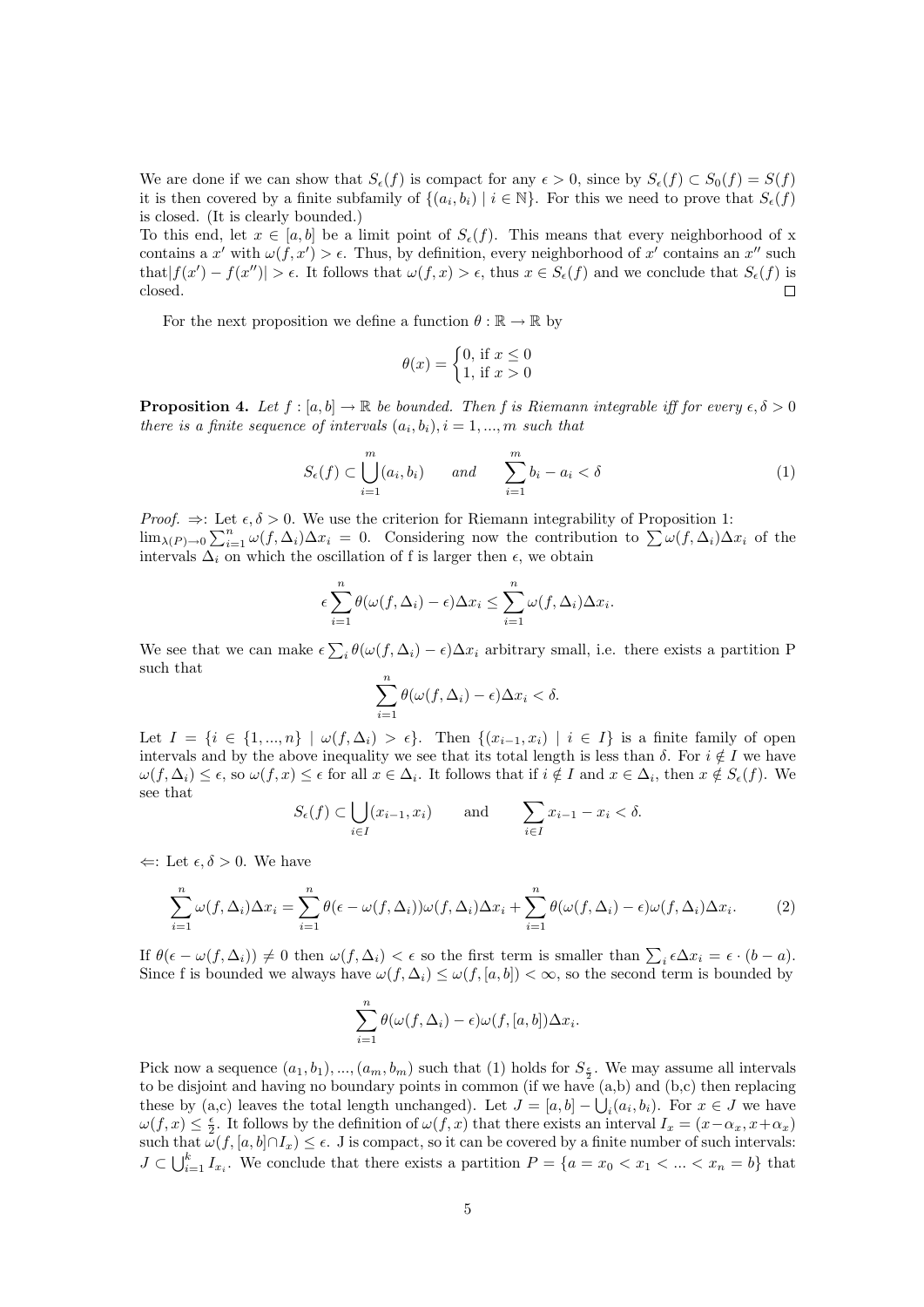contains the intervals  $(a_i, b_i)$  and such that  $\omega(f, \Delta_i) \leq \epsilon$  for the remaining intervals of the partition. We see that these remaining intervals do not contribute to the second term in  $(2)$ . It follows that this term is less than  $\delta \cdot \omega(f, [a, b])$ . We conclude

$$
\sum_{i=1}^{n} \omega(f, \Delta_i) \Delta x_i < \epsilon \cdot (b-a) + \delta \cdot \omega(f, [a, b]),
$$

which proves the proposition, since  $\epsilon, \delta$  were arbitrary.

Lebesgue's criterion also holds in  $\mathbb{R}^n$ . The proof is quite analogous to the one above, see for example [\[8\]](#page-19-0).

#### 4 Differentiability

**Theorem 2.** If  $f : [a, b] \to \mathbb{R}$  is continuous and monotonic, then f is differentiable almost everywhere  $($ on  $[a, b]$ ).

We begin by proving two useful lemmas about open subsets of the real line.

**Lemma 6.** Every open subset  $U \subset \mathbb{R}$  can be written uniquely as a countable union of disjoint open intervals.

*Proof.* Choose any  $x \in U$ . Since U is open, x is contained in some interval, and therefore if

$$
a_x = \inf\{a < x \mid (a, x] \subset U\}
$$
 and  $b_x = \sup\{b > x \mid [x, b) \subset U\}$ ,

the point  $a_x$  cannot be in U. Since if it was, there would be a neighborhood of  $a_x$  contained in U and we could find an  $a < a_x$  for which  $(a, x] \subset U$ . The point  $b_x$  cannot be in U either, we must have  $a_x < x < b_x$  (with possibly  $a_x = -\infty$  and/or  $b = \infty$ ) and we see that  $I_x = (a_x, b_x)$  is the largest open interval containing x and contained in U. Hence

$$
U = \bigcup_{x \in U} I_x.
$$

If x and y are two points in U, then either  $I_x = I_y$  or  $I_x \cap I_y = \emptyset$ , so U is a union of disjoint open intervals. It is easy to see that there are at most countably many open intervals, since in every open interval  $I_x$  we can find a distinct rational number.  $\Box$ 

**Lemma 7.** Every open subset  $U \subset \mathbb{R}$  can be written as a countable union of (almost) disjoint closed intervals.

Proof. We can construct such a union by the following procedure. Subdivide the real line in closed intervals of length 1. If an interval is entirely contained in U accept it as part of the union. If an interval is entirely in  $U^c$  reject it. The remaining ones, which intersect both U and  $U^c$ , are divided into two intervals of half the length. We repeat this procedure indefinitely. By contruction, the remaining set of intervals is countable and contained in U. To see that all of U is contained in this set, we not that for  $x \in U$  there exists an interval of length  $2^{-N}, N \in \mathbb{N}$  that contains x and is entirely contained in U. Either this interval has been accepted or it is contained in an interval that has been previously accepted.  $\Box$ 

Before we can prove Theorem 2 we will need to develop a bit more of measure theory than just the notion of measure zero.

**Definition 8.** Let  $E \subset \mathbb{R}$  and let C be the collection of all countable covers of S consisting of pairwise disjoint open intervals. The Lebesgue outer measure of S,  $m_e(E)$ , is the infimum over  $C \in \mathcal{C}$  of the sum of the lengths of the pairwise disjoint open intervals that constitute C,

$$
m_e(E) = \inf_{C \in \mathcal{C}} m(C).
$$

Equivalently, we can define the outer measure to be the infimum over  $C \in \mathcal{C}$  of the sum of the lengths of the pairwise disjoint closed intervals that constitute C.

 $\Box$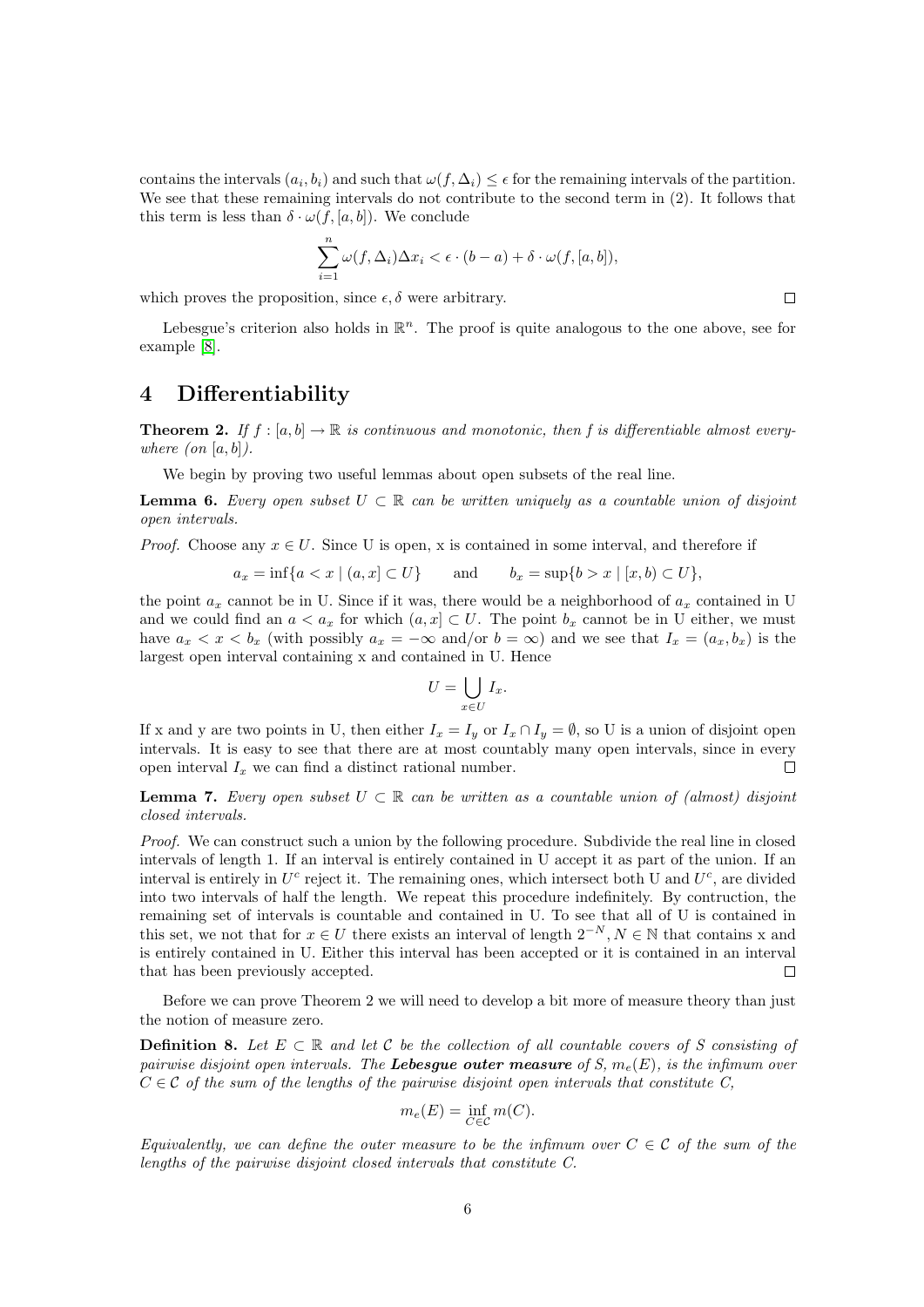**Definition 9.** The **distance** between two sets  $E$  and  $F$  is defined by

$$
d(E, F) = \inf_{x \in E, y \in F} |x - y|.
$$

Lemma 8. The outer measure has the following properties:

- 1. (Monotonicity of outer measure.) If  $E_1 \subset E_2 \subset \mathbb{R}$ , then  $m_e(E_1) \leq m_e(E_2)$ .
- 2. (Sub-additivity of outer measure.) If  $E = \bigcup_{i=1}^{\infty} E_i$ , then  $m_e(E) \leq \sum_{i=1}^{\infty} m_e(E_i)$ .
- 3. (Outer regularity of outer measure.)If  $E \subset \mathbb{R}$ , then  $m_e(E) = \inf m_e(\mathcal{O})$ , where the infimum is taken over all open sets  $O$  containing  $E$ .
- 4. If  $E = E_1 \cup E_2$  and  $d(E_1, E_2) > 0$ , then  $m_e(E) = m_e(E_1) + m_e(E_2)$ .
- Proof. 1. This follows immediately from the definition of outer measure, since any countable covering of  $E_2$  is also a covering of  $E_1$ .
	- 2. If there is an i such that  $m_e(E_i) = \infty$ , then the inequality clearly holds. So we may assume  $m_e(E_i) < \infty$  for all i. Let  $\epsilon > 0$ . For each i there exists a covering of  $E_i$  by open intervals  $(a_{i,j}, b_{i,j})_{j\in\mathbb{N}}$  such that

$$
\sum_{j=1}^{\infty} b_{i,j} - a_{i,j} \le m_e(E_i) + \frac{\epsilon}{2^i}.
$$

Then,  $E \subset \bigcup_{i,j=1}^{\infty} (a_{i,j}, b_{i,j})$  is a countable covering of E and we have

$$
m_e(E) \leq \sum_{i=1}^{\infty} \sum_{j=1}^{\infty} b_{i,j} - a_{i,j}
$$
  

$$
\leq \sum_{i=1}^{\infty} (m_e(E_i) + \frac{\epsilon}{2^i})
$$
  

$$
= \sum_{i=1}^{\infty} m_e(E_i) + \epsilon.
$$

3. Since  $E \subset \mathcal{O}$ , monotonicity immediately implies  $m_e(E) \le \inf(\mathcal{O})$ . For the reverse inequality, let  $\epsilon > 0$ . We can choose intervals  $(a_i, b_i)_{i \in \mathbb{N}}$  such that  $E \subset \bigcup_i (a_i, b_i)$  and

$$
\sum_i b_i - a_i \le m_e(E) + \epsilon.
$$

The outer measure of  $(a_i, b_i)$  is cleary  $b_i - a_i$  so, by countable sub-additivity, we have

$$
\inf m_e(\mathcal{O}) \le m_e(\bigcup_i (a_i, b_i)) \le \sum_i b_i - a_i \le m_e(E) + \epsilon.
$$

4. From property 2 we immediately see that  $m_e(E) \leq m_e(E_1) + m_e(E_2)$ . For the reverse inequality, let  $\epsilon > 0$  and select  $\delta > 0$  such that  $d(E_1, E_2) > \delta$ . Pick a covering  $[a_i, b_i]_{i \in \mathbb{N}}$  of E such that  $\sum_i b_i - a_i \leq m_e(E) + \epsilon$ . We can subdivide these intervals into intervals of length less than  $\delta$ . It follows that each of these intervals can intersect at most one of the two sets  $E_1, E_2$ . So there exist two disjoint sets  $I_1, I_2$  such that

$$
E_1 \subset \bigcup_{i \in I_1} [a_i, b_i] \quad \text{and} \quad E_2 \subset \bigcup_{i \in I_2} [a_i, b_i].
$$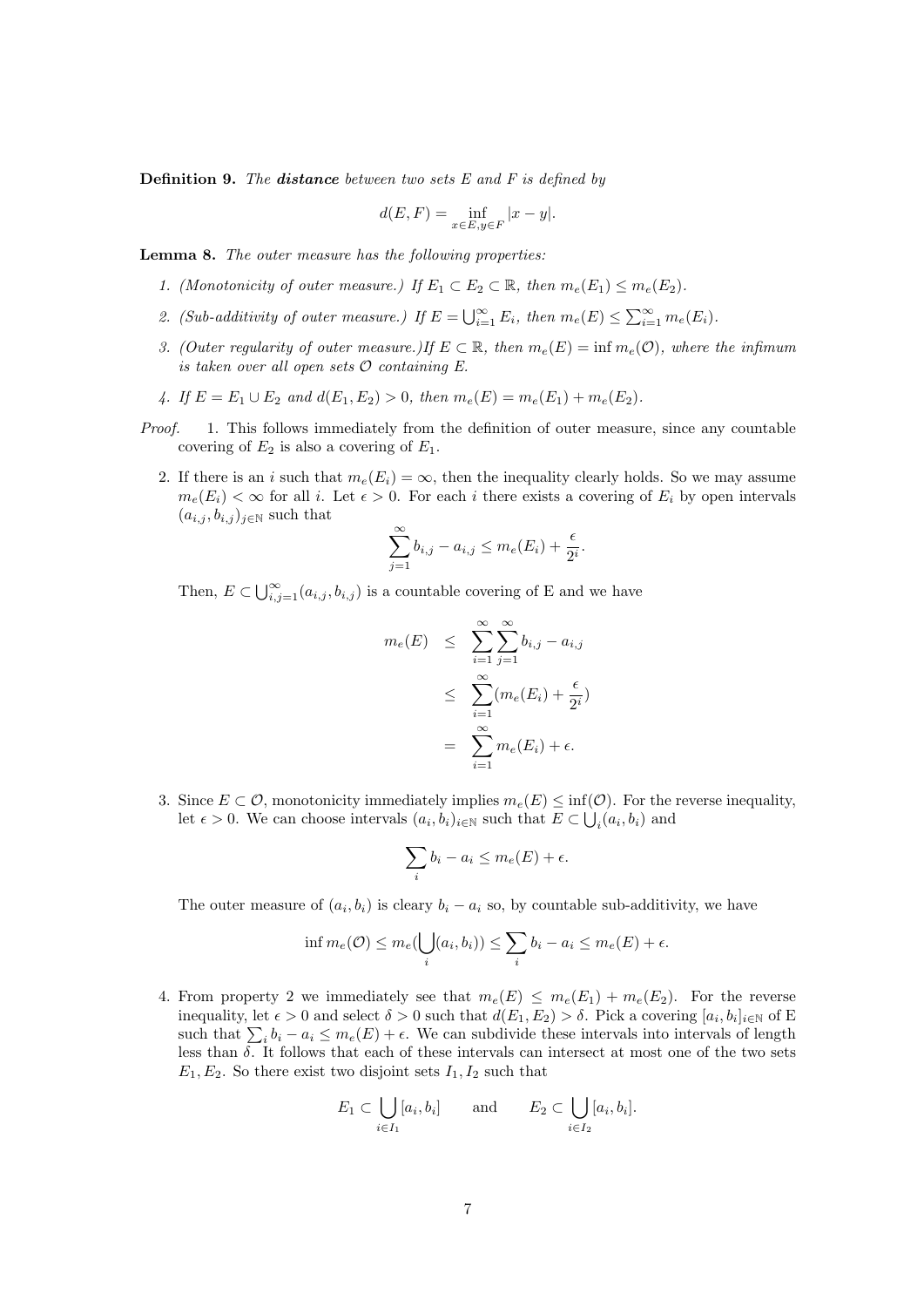We find

$$
m_e(E_1) + m_e(E_2) \leq \sum_{i \in I_1} b_i - a_i + \sum_{i \in I_2} b_i - a_i
$$
  

$$
\leq \sum_{i=1}^{\infty} b_i - a_i
$$
  

$$
\leq m_e(E) + \epsilon.
$$

 $\Box$ 

**Definition 10.** A subset S of  $\mathbb R$  is Lebesgue measurable, or simply measurable, if for any  $\epsilon > 0$  there exists an open set  $\mathcal{O}$  with  $S \subset \mathcal{O}$  and

$$
m_e(\mathcal{O}-S) \leq \epsilon.
$$

If S is measurable, we define its **Lebesgue measure** (or **measure**)  $m(S)$  by

$$
m(S) = m_e(S).
$$

From the definition we immediately see that every open set is measurable. Furthermore, the Lebesgue measure clearly inherits the properties of the outer measure. Additional properties are:

Lemma 9. The Lebesgue measure has the following properties:

- 1. If  $m_e(E) = 0$ , then E is measurable.
- 2. A countable union of measurable sets is measurable.
- 3. Closed sets are measurable.
- 4. The complement of a measurable set is measurable.
- 5. A countable intersection of measurable sets is measurable.
- *Proof.* 1. Let  $\epsilon > 0$ . There exists a countable cover of E of open intervals  $(a_i, b_i)_{i \in \mathbb{N}}$  such that for  $\mathcal{O} = \bigcup_i (a_i, b_i), m_e(\mathcal{O}) \le \epsilon$ . Since  $(\mathcal{O} - E) \subset \mathcal{O}$ , monotonicity of the outer measure implies  $m_e(\mathcal{O} - E) \leq \epsilon$ .  $\mathcal{O}$  is an open set, so we conclude that E is measurable.
	- 2. Let  $\epsilon > 0$ , suppose  $E_1, E_2, ...$  are measurable sets and  $E = \bigcup_{i=1}^{\infty} E_i$ . For each i we can pick an open set  $\mathcal{O}_i$  with  $E_i \subset \mathcal{O}_i$  and  $m_e(\mathcal{O}_i - E_i) \leq \frac{\epsilon}{2^i}$ . Then  $\mathcal{O} = \bigcup_{i=1}^{\infty} \mathcal{O}_i$  is open,  $E \subset \mathcal{O}$ , and  $(\mathcal{O} - E) \subset \bigcup_i (\mathcal{O}_i - E_i)$ . We see that monotonicity and sub-additivity of the outer measure imply that

$$
m_e(\mathcal{O} - E) \le \sum_{i=1}^{\infty} m_e(\mathcal{O}_i - E_i) \le \sum_{i=1}^{\infty} \frac{\epsilon}{2^i} = \epsilon.
$$

3. Let F be a closed set. We can write  $F = \bigcup_{k=1}^{\infty} F \cap [-k, k]$ . It follows that we can assume that F is compact, property 2 will then imply that an arbitrary closed set is measurable. Suppose F is compact, so that in particular  $m_e(F) < \infty$ . By property 3 of the outer measure, we can choose an open set U with  $F \subset U$  and  $m_e(U) \leq m_e(F) + \epsilon$ . Since  $U - F$  is open we can write it as a countable union of disjoint closed intervals  $[a_i, b_i]_{i \in \mathbb{N}}$ . For a fixed N,  $K = \bigcup_{i=1}^{N} [a_i, b_i]$ is compact. F closed and K compact implies  $d(K, F) > 0$  (without proof, see for example [\[6\]](#page-19-1)). Since  $(K \cup F) \subset U$ , we find

$$
m_e(K) = \sum_{i=1}^{N} m_e([a_i, b_i]) \le m_e(U) - m_e(F) \le \epsilon.
$$

We conclude

$$
m_e(U - F) \le \sum_i m_e([a_i, b_i]) \le \epsilon.
$$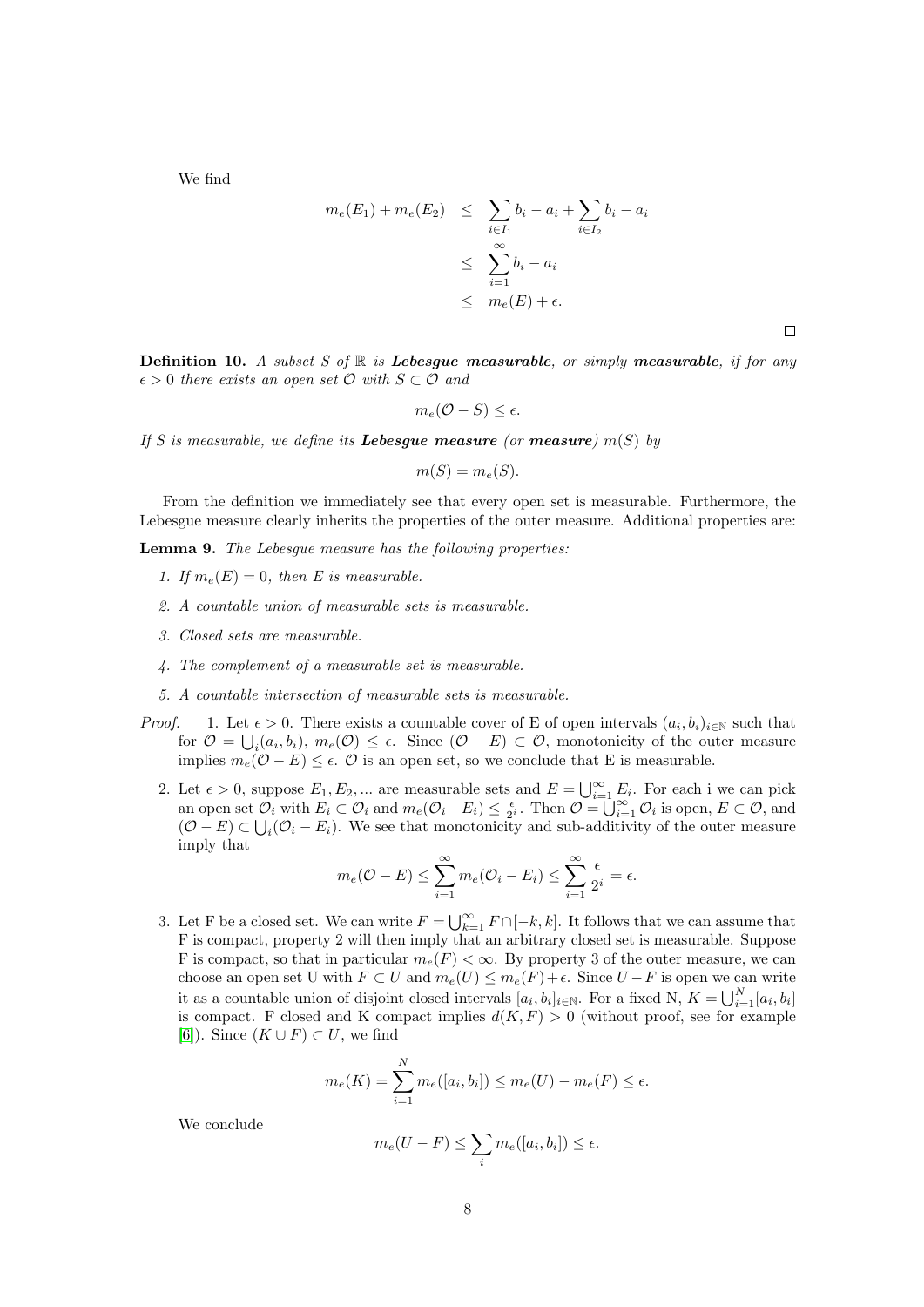- 4. Let E be a measurable set. Then for every  $n \in \mathbb{N}$  we may choose an open set  $U_n$  with  $E \subset U_n$  and  $m_e(U_n - E) \leq \frac{1}{n}$ . The complement of  $U_n$  is closed, hence measurable. So, by property 2,  $S = \bigcup_n U_n^c$  is measurable. We have  $S \subset E^c$  and  $(E^c - S) \subset (U_n - E)$ . It follows that  $m_e(E^c - S) \leq \frac{1}{n}$ , thus  $m_e(E^c - S) = 0$ . We find, by property 1, that  $m_e(E^c - S)$  is measurable. Since  $E^{\tilde{c}} = S \cup (E^c - S)$ , we conclude that  $E^c$  is measurable.
- 5. This follows from properties 2 and 4 since

$$
\bigcap_{i=1}^{\infty} E_i = \left(\bigcup_{i=1}^{\infty} E_i^c\right)^c.
$$

 $\Box$ 

Note that by property 1 we arrive at the same definition of measure zero as we had before.

**Proposition 5.** (Countable Additivity) Let  $(E_i)_{i \in \mathbb{N}}$  be a family of pairwise disjoint measurable sets whose union has finite outer measure. Then

$$
m\bigg(\bigcup_{i=1}^{\infty} E_i\bigg) = \sum_{i=1}^{\infty} m(E_i).
$$

*Proof.* From sub-additivity we have  $m(E) \leq \sum_i m(E_i)$ . For the inequality in the reverse direction we first assume that each  $E_i$  is bounded. Since  $E_i^c$  is measurable there exists an open set  $U_i$  with  $E_i^c \subset U_i$  such that  $m_e(U_i - E_i^c) \leq \frac{\epsilon}{2^i}$ . We have  $E_i - U_i^c = U_i - E_i^c$ , so  $U_i^c = F_i \subset E_i$  such that  $m_e(E_i - F_i) \leq \frac{\epsilon}{2^i}$ . Since  $E_i$  is bounded, the sets  $F_1, ..., F_N$  are compact, thus  $m\left(\bigcup_{i=1}^N F_i\right) =$  $\sum_{i=1}^{N} m(F_i)$ . We have  $\bigcup_{i=1}^{N} F_i \subset E$ , it follows that

$$
m(E) \ge \sum_{i=1}^{N} m(F_i) \ge \sum_{i=1}^{N} m(E_i) - \epsilon.
$$

Letting N tend to infinity we find  $m(E) \ge \sum_{i=1}^{\infty} m(E_i)$ . For the general case let  $S_k = [-k, -k + \dots]$ 1] ∪ [-k + 1, k – 1] and  $E_{i,k} = E_i \cap S_k$ . Then the  $E_{i,k}$  are disjoint, bounded and  $E_i = \sum_k E_{i,k}$ . Using the above we obtain

$$
m(E) = \sum_{i} \sum_{k} m(E_{i,k}) = \sum_{i} m(E_{i}).
$$

 $\Box$ 

**Corollary 1.** If  $U_1, U_2, \ldots$  are measurable sets such that:

$$
U_1 \subset U_2 \subset U_3 \subset \dots, \bigcup_{i=1}^{\infty} U_i = U,
$$

then U is measurable and

$$
m(U) = \lim_{i \to \infty} m(U_i).
$$

Similarly, if  $V_1 \supseteq V_2 \supseteq V_3 \supseteq ...$  are measurable,  $V_1$  has finite measure, and

$$
\bigcap_{i=1}^{\infty} V_i = V,
$$

then V is measurable and

$$
m(V) = \lim_{i \to \infty} m(V_i).
$$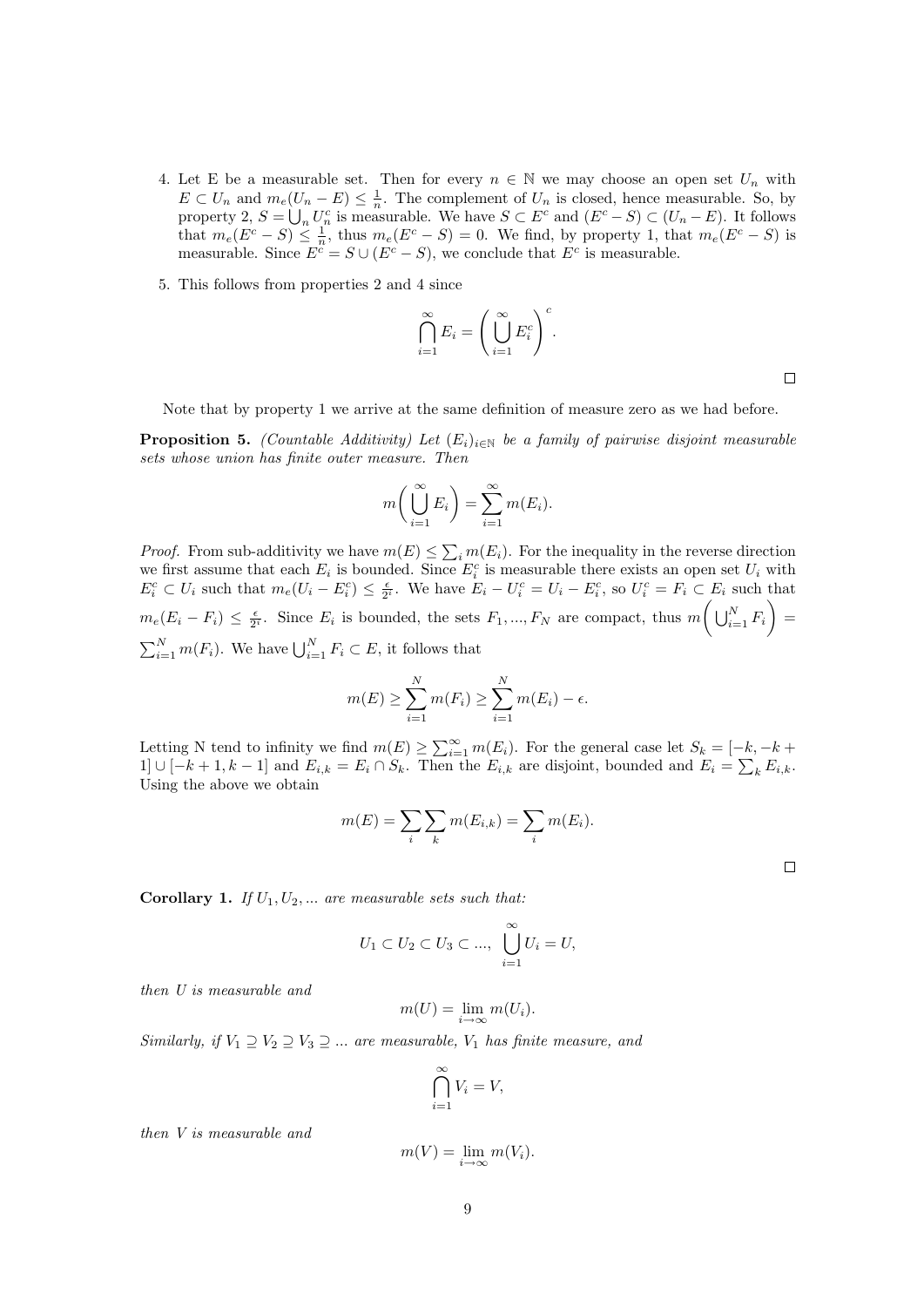*Proof.* The sets  $U_2 - U_1, U_3 - U_2, \dots$  are pairwise disjoint. If we define  $U_0 = \emptyset$ , then we can write

$$
\lim_{i \to \infty} m(U_i) = \lim_{i \to \infty} \sum_{j=1}^{i} (m(U_j) - m(U_{j-1}))
$$
  
= 
$$
\lim_{i \to \infty} \sum_{j=1}^{i} m(U_j - U_{j-1})
$$
  
= 
$$
m\left(\bigcup_{j=1}^{\infty} U_j - U_{j-1}\right) = m(U).
$$

For the second part we set  $U_k = V_k - V_{k+1}$ , so  $V_1 = V \cup \bigcup_{k=1}^{\infty} U_k$  is a disjoint union of measurable sets. We find that

$$
m(V_1) = m(V) + \lim_{i \to \infty} \sum_{k=1}^{i-1} (m(V_k) - m(V_{k+1}))
$$
  
=  $m(V) + m(V_1) - \lim_{i \to \infty} m(V_i).$ 

We can conclude, since  $m(V_1) < \infty$ , that  $m(V) = \lim_{i \to \infty} m(V_i)$ .

**Definition 11.** The function  $f : [a, b] \to \mathbb{R}$  is **measurable** if, for all  $c \in \mathbb{R}$ , the set  $\{x \in [a, b] \mid a\}$  $f(x) > c$  is measurable.

 $\Box$ 

**Lemma 10.** If f and g are measurable functions on  $[a, b]$  and if k is any constant, then kf and  $f + g$  are also measurable on [a, b].

*Proof.* If  $k = 0$ , then  $kf = 0$  and any constant function is clearly measurable. If  $k > 0$ , then

$$
\{x \in [a, b] \mid kf(x) > c\} = \{x \in [a, b] \mid f(x) > \frac{c}{k}\}.
$$

If  $k < 0$ , then

$$
\{x \in [a, b] \mid kf(x) > c\} = \{x \in [a, b] \mid f(x) < \frac{c}{k}\} \\
= [a, b] - \{x \in [a, b] \mid f(x) \ge \frac{c}{k}\} \\
= [a, b] - \bigcap_{n=1}^{\infty} \{x \in [a, b] \mid f(x) > \frac{c}{k} - \frac{1}{n}\}.
$$

We conclude that kf is measurable. For  $q \in \mathbb{Q}$ , the set

$$
E_q = \{x \in [a,b] \mid f(x) > q\} \cap \{x \in [a,b] \mid g(x) > c - q\}
$$

is measurable. Since clearly  $\{x \in [a, b] \mid f(x) + g(x) > c\} = \bigcup_{q \in \mathbb{Q}} E_q$ , we conclude that f+g is measurable.

**Lemma 11.** If  $(f_n)_{n\in\mathbb{N}}$  is a sequence of measurable functions on [a, b], then  $\limsup_{n\to\infty} f_n(x)$  is a measurable function.

Proof. We have

$$
\{x \in [a, b] \mid (\inf_{n \ge 1} f_n(x)) \ge c\} = \bigcap_{n=1}^{\infty} \{x \in [a, b] \mid f_n(x) \ge c\},\
$$
  
and 
$$
\{x \in [a, b] \mid (\sup_{n \ge m} f_n(x)) > c\} = \bigcup_{n=m}^{\infty} \{x \in [a, b] \mid f_n(x) > c\}.
$$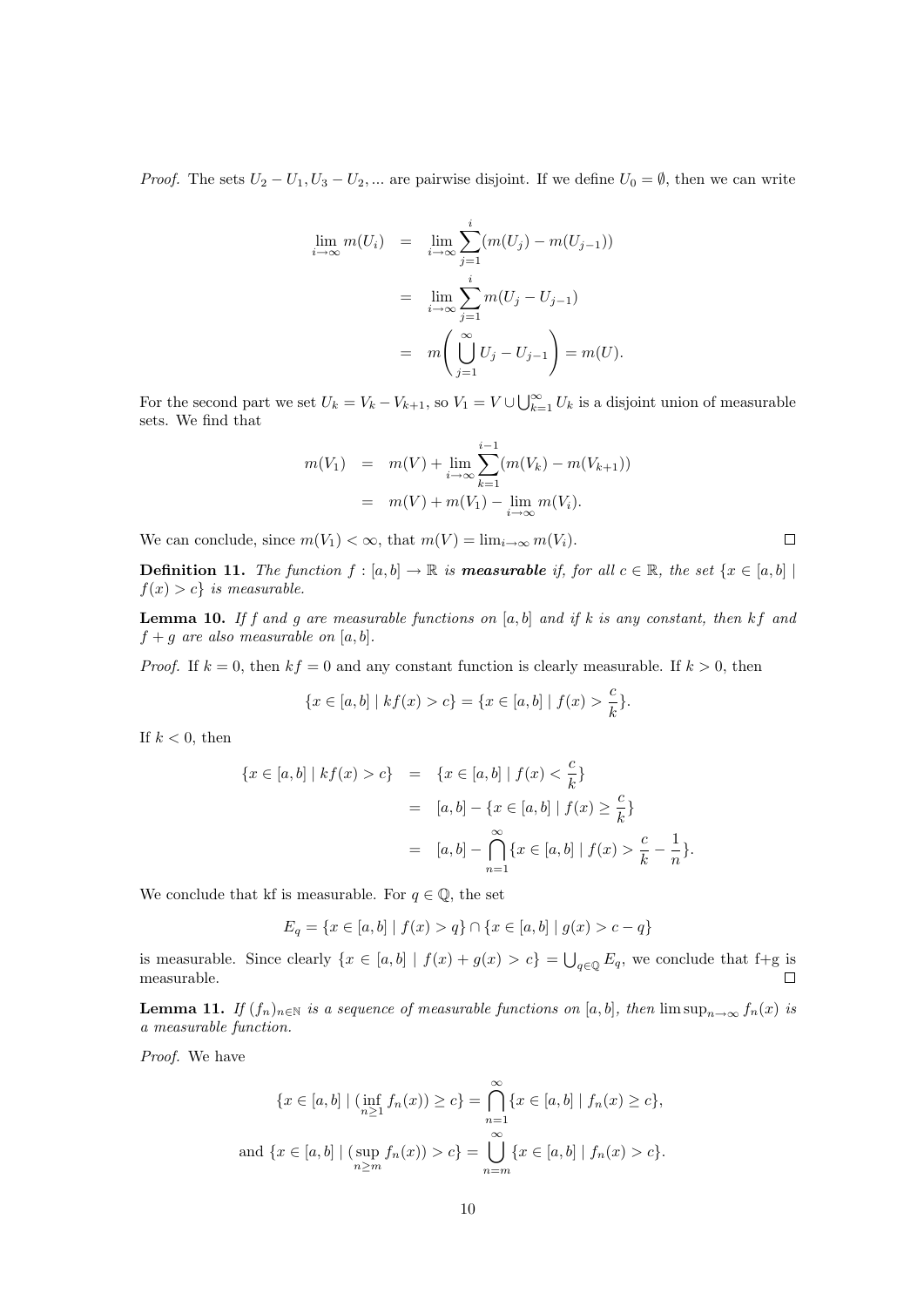Since

$$
\limsup_{n \to \infty} f_n(x) = \inf_{n \ge 1} (\sup_{m \ge n} f_m(x)),
$$

we can conclude that  $\limsup_{n\to\infty} f_n(x)$  is a measurable function.

For the proof of Theorem 2 we define the four Dini Derivatives.

**Definition 12.** The four **Dini derivatives** of  $f$  at  $c$  are

$$
D^{+}(f)(x) = \lim_{h \to 0^{+}} \sup_{h \to 0^{+}} \frac{f(x+h) - f(x)}{h}, \quad D_{+}f(x) = \lim_{h \to 0^{+}} \inf_{h \to 0^{+}} \frac{f(x+h) - f(x)}{h},
$$
  

$$
D^{-}(f)(x) = \lim_{h \to 0^{-}} \sup_{h \to 0^{-}} \frac{f(x+h) - f(x)}{h}, \quad D_{-}f(x) = \lim_{h \to 0^{-}} \inf_{h \to 0^{-}} \frac{f(x+h) - f(x)}{h}.
$$

We now recall Theorem 2 : If  $f : [a, b] \to \mathbb{R}$  is continuous and monotonic, then f is differentiable almost everywhere (on  $[a, b]$ ).

In other words, the quotient

$$
\lim_{h \to 0} \frac{f(x+h) - f(x)}{h}
$$

exists for almost every  $x \in [a, b]$ .

We can assume, without loss of generality, that f is monotonically increasing. In this case, the Dini derivatives are never negative. The derivative of f exists at almost every point if the Dini derivatives are finite and equal at almost every point. Clearly, one has  $D_+f(x) \leq D^+f(x)$  and  $D_{-}f(x) \leq D^{-}f(x)$  for all  $x \in [a, b]$ . To prove the theorem it suffices to show that

$$
D^{+}f(x) \le D_{-}f(x) \text{ almost everywhere, and}
$$
\n(3)

$$
D^{+}f(x) < \infty \text{ almost everywhere.} \tag{4}
$$

Since if we can establish that  $D^+f(x) \leq D^-f(x)$  holds almost everywhere (provided that f is continuous and monotonically increasing), then this inequality also holds almost everywhere on  $[-b, -a]$  for  $k(x) = -f(-x)$ :  $D^+k(x) \le D_k(x)$ . But we have  $D_k(-x) = D_k(x)$  and  $D^+k(-x) = D^-f(x)$ , for example:

$$
D_{-}k(-x) = \liminf_{h \to 0^{-}} \frac{k(-x+h) - k(-x)}{h}
$$
  
= 
$$
\liminf_{h \to 0^{-}} \frac{-f(x-h) + f(x)}{h}
$$
  
= 
$$
\liminf_{h \to 0^{-}} \frac{f(x-h) - f(x)}{-h}
$$
  
= 
$$
\liminf_{h \to 0^{+}} \frac{f(x + (-h)) - f(x)}{-h} = D_{+}f(x).
$$

It follows that  $D^-f(x) \le D_+f(x)$  almost everywhere. Therefore, equations (3),(4) imply

$$
D^+f(x) \le D^-f(x) \le D^-f(x) \le D^+f(x) \le D^+f(x) < \infty \text{ almost everywhere,}
$$

which will prove the theorem.

For each pair of rational numbers  $0 < r < R < \infty$  we define  $E_r^R = \{x \in [a, b] \mid D_f(x)$  $r < R < D^{+}f(x)$ . Since the number of such pairs is countable, we have proven (3) if  $E_r^R$  has measure zero for each pair. The set  $E_r^R$  is the intersection of  $E^R = \{x \in [a, b] \mid D^+ f(x) > R\}$  and

 $\Box$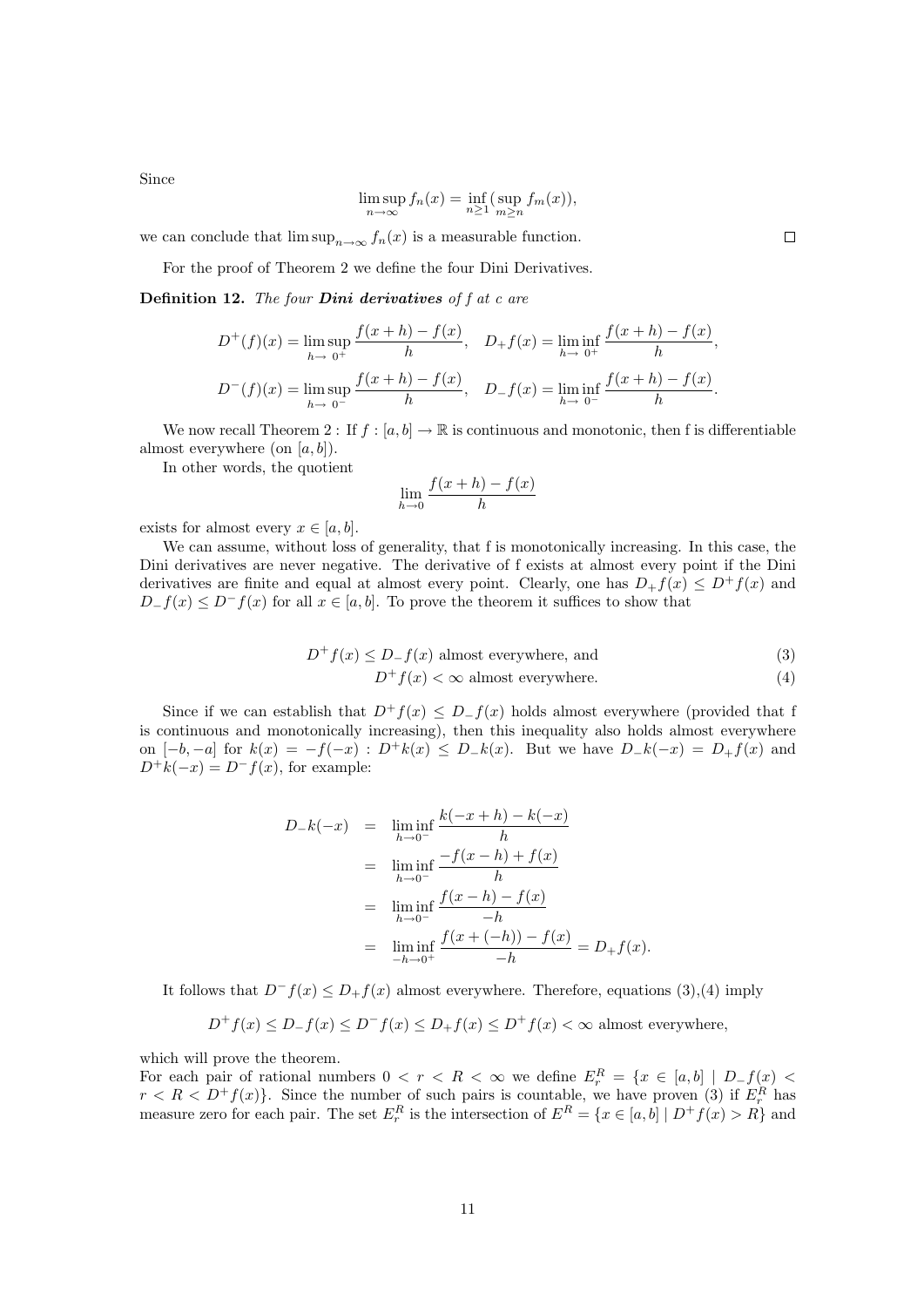

Figure 1: Rising sun lemma

 $E_r = \{x \in [a, b] \mid D_f(x) < r\}.$  We need to bound the size of these sets. For  $l(x) = f(-x)$ , we have

$$
D^{+}l(x) = \limsup_{h \to 0^{+}} \frac{l(x+h) - l(x)}{h}
$$
  
= 
$$
\limsup_{h \to 0^{+}} \frac{f(-x-h) - f(-x)}{h}
$$
  
= 
$$
-\liminf_{h \to 0^{+}} \frac{f(-x-h) - f(-x)}{-h}
$$
  
= 
$$
-\liminf_{h \to 0^{-}} \frac{f(-x + (-h)) - f(-x)}{-h} = -D_{-}f(-x).
$$

We can translate any result for  $E^R$  into a similar one for  $E_r$ , thus our strategy is to first limit the size of  $E^R$ .

**Definition 13.** Given a continuous function  $g : [a, b] \to \mathbb{R}$ , we say that  $x \in [a, b]$  is a **shadow point** of g if there exists  $h > 0$ , such that  $x + h \in [a, b]$  and  $g(x + h) > g(x)$ .

For  $x \in E^R$ , we can find a  $z(= x + h) > x$  such that

$$
\frac{f(z) - f(x)}{z - x} > R,
$$

or equivalently

$$
f(z) - Rz > f(x) - Rx.
$$

Let  $g(x) = f(x) - Rx$ , then  $E^R$  is contained in the set of shadowpoints of g. If one thinks of the sun rising from the east with the rays of light parallel to the  $x$ −axis, then the shadowpoints x of g correspond to the points  $(x, g(x))$  in the shadow of the rising sun (see figure 1). This is why the next lemma often carries the name "rising sun lemma".

**Lemma 12.** (Rising Sun Lemma) Let  $g : [a, b] \to \mathbb{R}$  be continuous. The set of shadow points of g that lie in [a, b] is a countable union of pairwise disjoint open intervals  $(a_k, b_k)$  for which

$$
\begin{cases}\ng(a_k) = g(b_k) & \text{if } a_k \neq a \\
g(a_k) \leq g(b_k) & \text{if } a_k = a\n\end{cases}
$$

for all k.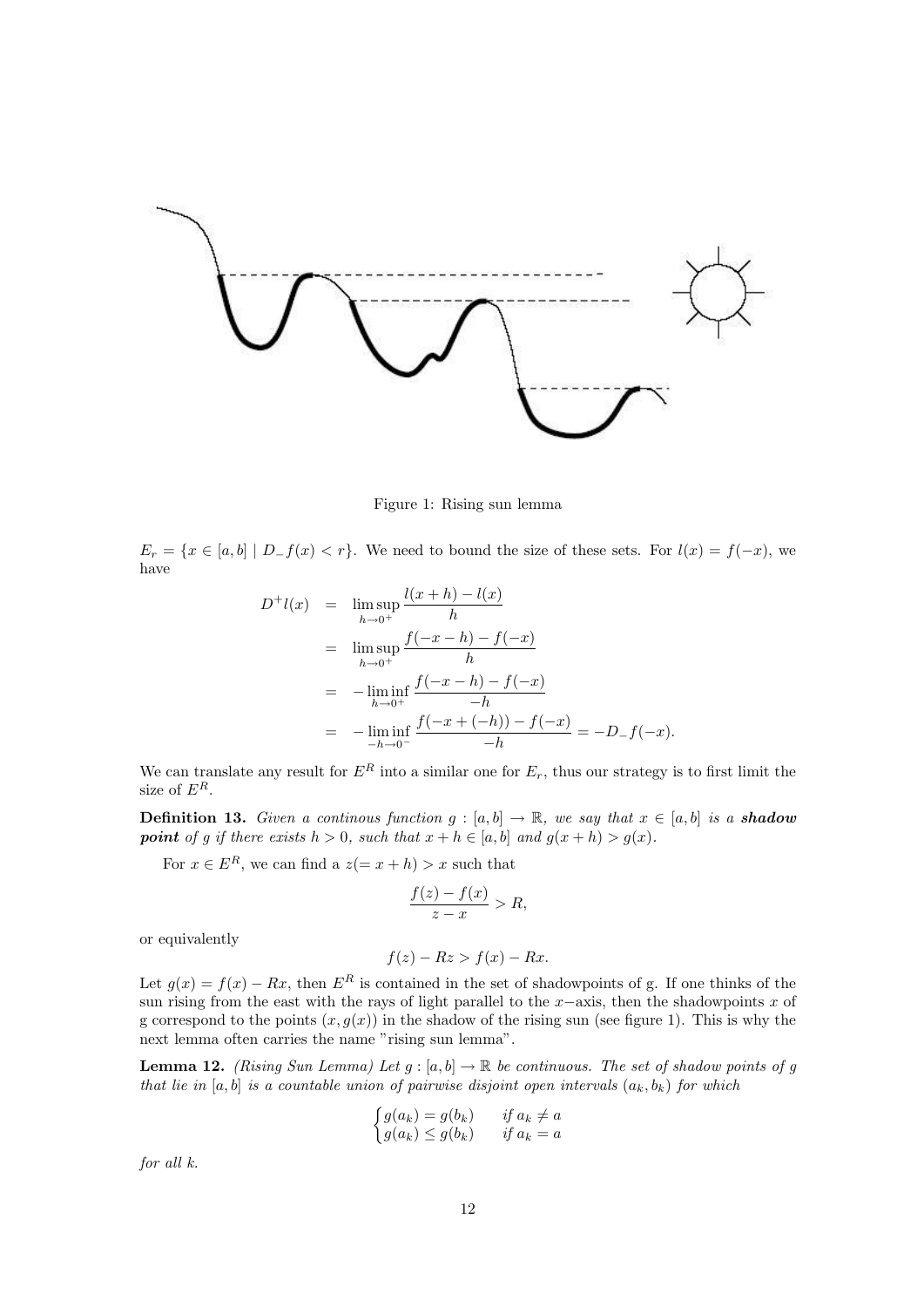*Proof.* Let E be the set of shadow points of g. Since g is continuous, for  $x \in E$  we can find a neighborhood of x left of z over which the value of the function g stays less than  $q(z)$ . We find that E is open, and with Lemma 6 it follows that it can be written as a disjoint union of countably many open intervals. If  $(a_k, b_k)$  is an interval in this union, then  $a_k \notin E$ . Therefore we cannot have  $g(b_k) > g(a_k)$ .

Assume now  $g(b_k) < g(a_k)$ . By continuity of g, there exists  $a_k < c < b_k$  such that

$$
g(c) = \frac{g(a_k) + g(b_k)}{2}.
$$

We can pick c farthest to the right in the interval  $(a_k, b_k)$ . Because  $g(b_k) < g(a_k)$ , we have  $g(c) > g(b_k)$ . Since c is an element of E, there exists a  $d > c$  such that  $g(d) > g(c)$ . Also, because  $b_k \notin E$ , we have  $g(x) \leq g(b_k)$  for all  $x \geq b_k$ . It follows that  $g(d) > g(b_k)$ , and therefore  $d < b_k$ . Since  $g(d) > g(c) > g(b_k)$  and  $c < d < b_k$ , there exists, by continuity of g, a c' with  $d < c' < b_k$ and  $g(c') = g(c)$ . This contradicts the fact that c was chosen farthest to the right in  $(a_k, b_k)$ . We conclude that we must have  $g(a_k) = g(b_k)$ . For  $a_k = a$ , we can have  $a_k \in E$ , so the first part of the proof is not valid. We conclude that in this case  $g(a_k) \leq g(b_k)$ .  $\Box$ 

We can now use the rising sun lemma to limit the size of  $E^R$ .

**Lemma 13.** If  $R > 0$  and f is a monotonically increasing continuous function on [a, b], then  $E^R$ is contained in a countable union of pairwise disjoint intervals,  $(a_k, b_k)$ , for which

$$
\sum_{k} (b_k - a_k) \le \frac{f(b) - f(a)}{R}.
$$

*Proof.* The idea of the proof is to apply the rising sun lemma to the function  $g(x) = f(x) - Rx$ . We find that the set of shadow points of g is a countable union of pairwise disjoint open intervals  $(a_k, b_k)$ , and therefore  $E^R$  is contained in such a union. Furthermore, we have  $g(a_k) \leq g(b_k)$ , so

$$
f(a_k) - Ra_k \le f(b_k) - Rb_k \tag{5}
$$

$$
\Rightarrow b_k - a_k \leq \frac{1}{R}(f(b_k) - f(a_k)). \tag{6}
$$

Since f is monotonically increasing, we find

$$
\sum_{k} (b_k - a_k) \leq \sum_{k} \frac{1}{R} (f(b_k) - f(a_k)) \leq \frac{f(b) - f(a)}{R}.
$$

**Corollary 2.** If  $f : [a, b] \to \mathbb{R}$  is monotonically increasing and continuous, then  $D^+f(x) < \infty$ almost everywhere.

Proof. First we notice that

$$
\{x \in [a, b] \mid D^+ f(x) = \infty\} = \bigcap_{R \in \mathbb{N}} E^R.
$$

Furthermore, we have  $E^1 \supseteq E^2 \supseteq E^3 \supseteq \dots$  The set  $E^R$  is measurable, since  $D^+f(x) =$  $\limsup_{h\to 0^+} \frac{f(x+h)-f(x)}{h}$  $\frac{h^{j}-f(x)}{h}$  is measurable. To show this, first note that

$$
\{x \in [a, b] \mid f(x) > c\} = f^{-1}((c, \infty))
$$

It follows that every continuous function is measurable. Define  $g_n = n(f(x + \frac{1}{n}) - f(x))$ , this function is measurable for any constant n. Because of the continuity of f we can restrict to countably many h, and hence n, in taking the limsup in  $D^+f(x)$ . We have

$$
D^+f(x) = \limsup_{n \to \infty} g_n.
$$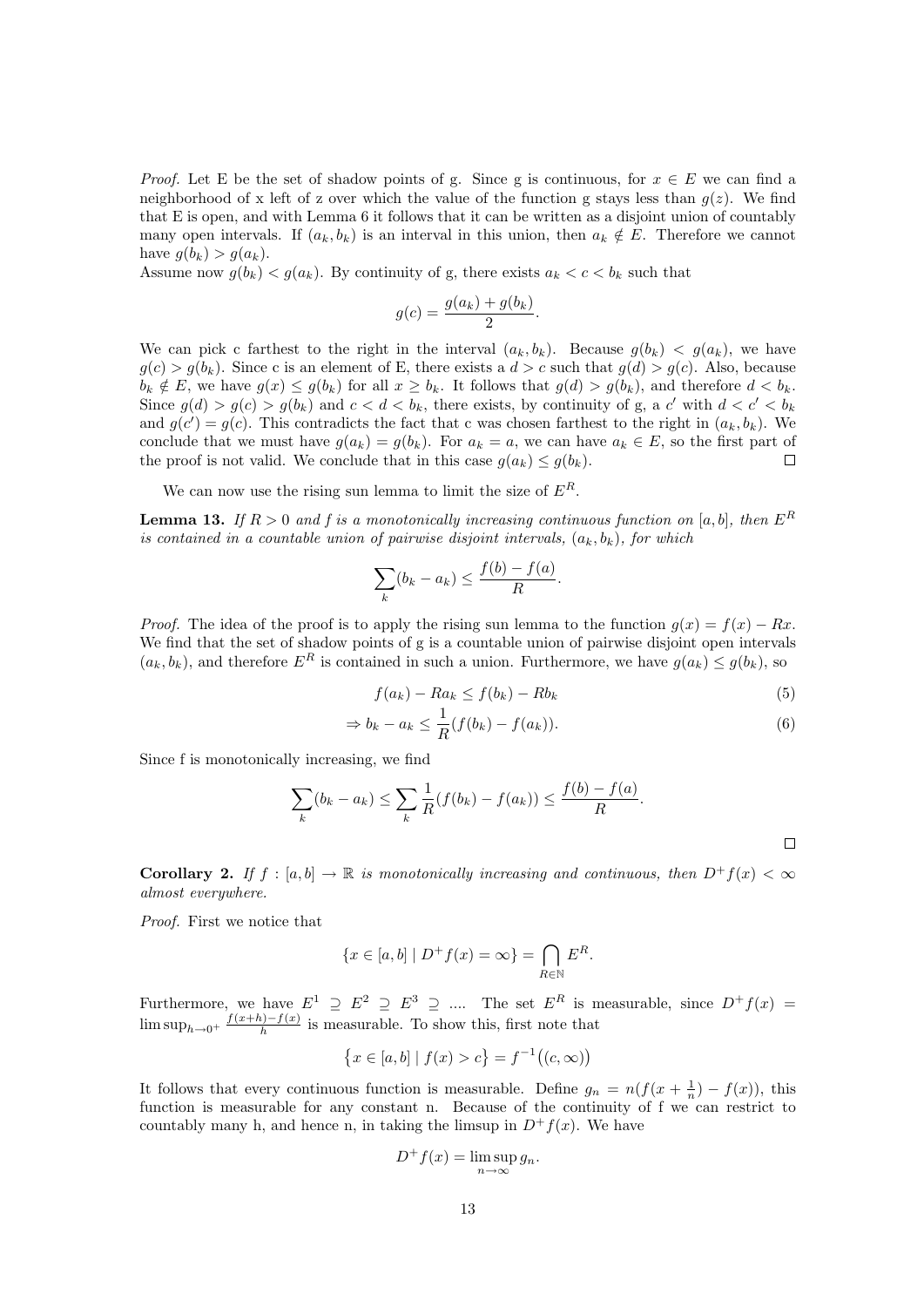So indeed we have that  $D^+f(x)$  is measurable. We can now apply Corollary 1, since  $E^R$  measurable for all R, and  $E^1$  has measure  $\leq (b-a) < \infty$ . It follows that

$$
m(\{x \in [a, b] \mid D^+ f(x) = \infty\}) = \lim_{R \to \infty} m(E^R) \le \lim_{R \to \infty} \frac{f(b) - f(a)}{R} = 0.
$$

The next lemma concerns the size of  $E_r$ .

**Lemma 14.** If f is a monotonically increasing continuous function on [a, b], then  $E_r$  is contained in a countable union of pairwise disjoint open intervals,  $(a_k, b_k)$ , for which

$$
f(b_k) - f(a_k) \le r(b_k - a_k)
$$

*Proof.* We follow the proof of Lemma 13 with f replaced by  $l(x) = f(-x)$  and R replaced by  $-r$ . Since  $D^+l(-x) = D-f(x)$ , we have

$$
D^+l(-x) > -r \Longleftrightarrow D_-f(x) < r,
$$

so

$$
E_r = \{x \in [a, b] \mid D_f(x) < r\} = \{x \mid -x \in [-b, -a], D^+l(-x) > -r\}.
$$

We define

$$
-E_r = \{ x \in [-b, -a] \mid D^+l(x) > -r \}.
$$

Following the proof of Lemma 13 up to inequality (5), we see that  $-E_r \subset \bigcup_k (-b_k, -a_k)$  and

$$
l(-b_k) - (-r)(-b_k) \le l(-a_k) - (-r)(-a_k).
$$

This is equivalent to  $E_r \subset \bigcup_k (a_k, b_k)$  and

$$
f(b_k) - f(a_k) \le r(b_k - a_k).
$$

 $\Box$ 

The next lemma will complete the proof of Theorem 2.

**Lemma 15.** let  $0 < r < R < \infty$ . Let  $f : [a, b] \to \mathbb{R}$  be a monotonically increasing continuous function. Then

$$
m({x \in [a, b] | D_{-}f(x) < r < R < D^{+}f(x)} = 0.
$$

*Proof.* Let  $(\alpha, \beta) \subset [a, b]$  be an open interval and consider its intersection with  $E_r^R$ :

$$
E_r^R \cap (\alpha, \beta) = (E_r \cap (\alpha, \beta)) \cap E^R.
$$

By applying the previous Lemma, we find that  $E_r \cap (\alpha, \beta)$  is contained in a countable union of disjoint open intervals  $(a_k, b_k)$  for which

$$
f(b_k) - f(a_k) \le r(b_k - a_k).
$$

Now we can apply Lemma 13 to each of the intersections  $(a_k, b_k) \cap E^R$ , it follows that  $(a_k, b_k) \cap E^R$ is contained in a countable union of open intervals  $(a_{k,l}, b_{k,l})$  for which

$$
\sum_{l} (b_{k,l} - a_{k,l}) \leq \frac{f(b_k) - f(a_k)}{R}.
$$

This tells us that  $E_r^R \cap (\alpha, \beta)$  is contained in a countable union of disjoint open intervals  $\bigcup_{k,l}(a_{k,l}, b_{k,l})$ for which

$$
\sum_{k} \sum_{l} (b_{k,l} - a_{k,l}) \le \sum_{k} \frac{f(b_k) - f(a_k)}{R} \le \sum_{k} \frac{r(b_k - a_k)}{R} \le \frac{r}{R} (\beta - \alpha). \tag{7}
$$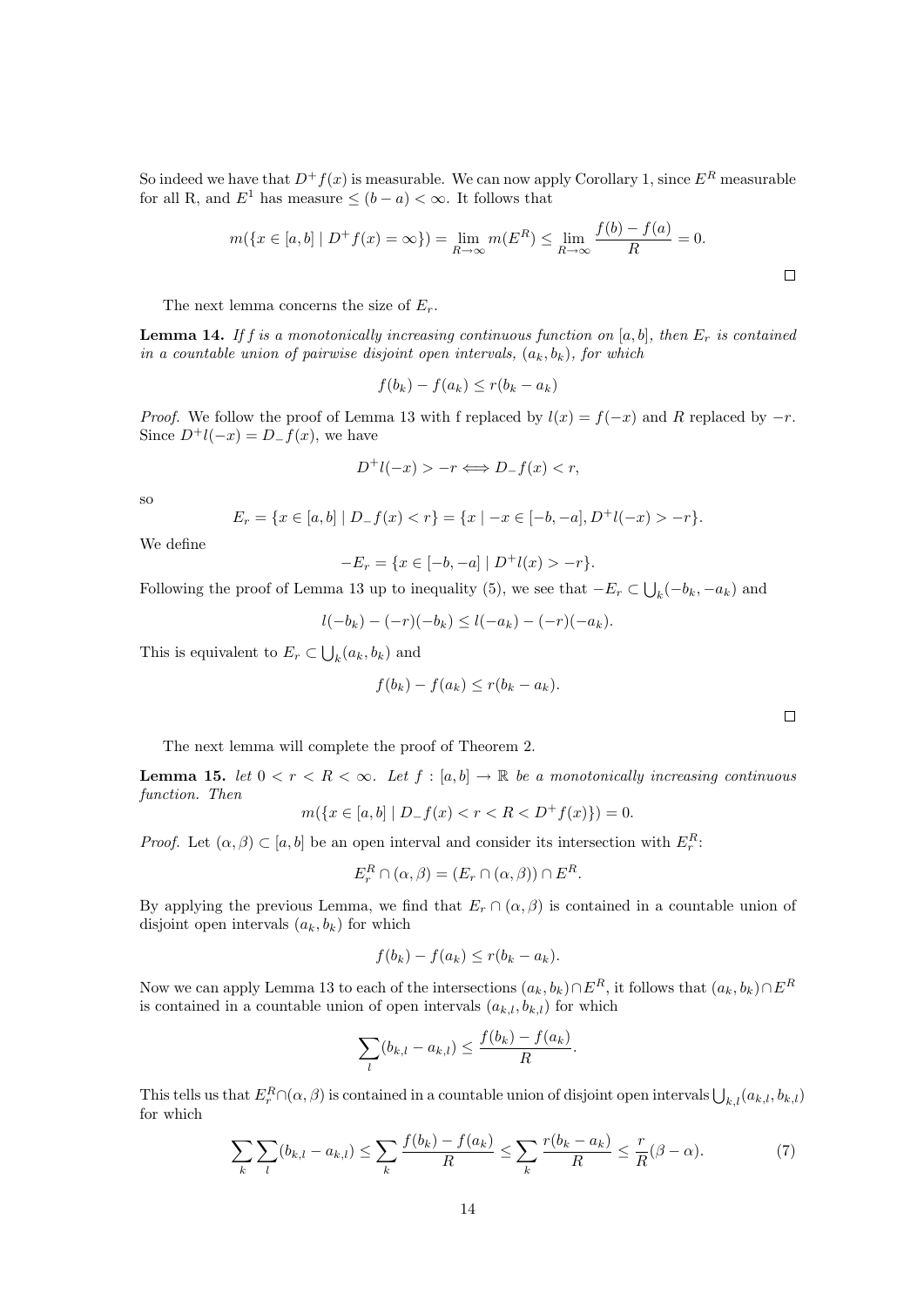We now apply this result to  $E_r^R \cap (a_{k,l}, b_{k,l})$  and find that this set is contained in a countable union of disjoint open intervals  $(a_{k,l,m}, b_{k,l,m})$ , for which

$$
\sum_{m} (b_{k,l,m} - a_{k,l,m}) \leq \frac{r}{R} (b_{k,l} - a_{k,l}).
$$
\n(8)

 $\Box$ 

Combining equations (7) and (8), we see that  $E_r^R \cap (\alpha, \beta)$  is contained in  $\bigcup_{k,l,m} (a_{k,l,m}, b_{k,l,m})$  and

$$
\sum_{k,l,m} (b_{k,l,m} - a_{k,l,m}) \leq \frac{r}{R} \sum_{k,l} (b_{k,l} - a_{k,l}) \leq \frac{r^2}{R^2} (\beta - \alpha)
$$

We now can repeat this procedure and apply equation (7) to  $E_r^R \cap (a_{k,l,m}, b_{k,l,m})$ . This yields a countable cover of  $E_r^R \cap (\alpha, \beta)$  by disjoint open intervals  $(a_{k,l,m,n}, b_{k,l,m,n})$  for which

$$
\sum_{k,l,m,n} (b_{k,l,m,n} - a_{k,l,m,n}) \le \frac{r^3}{R^3} (\beta - \alpha).
$$

By induction, we conclude that for any  $N \in \mathbb{N}$ , we can put  $E_r^R$  inside a countable collection of disjoint open intervals for which the total length is less than

$$
\frac{r^N}{R^N}(\beta-\alpha)
$$

Since  $\frac{r}{R}$  < 1, we can conclude that the outer measure of  $E_r^R$ , and thus the measure, is zero.

The conclusion of Theorem 2 still holds if we drop the continuity condition on f, see for example [\[1\]](#page-18-0).

### 5 Sard's Theorem

We first recall some definitions.

**Definition 14.** The Jacobian matrix of  $f : \mathbb{R}^n \supset E \to \mathbb{R}^m$  is

$$
Df(x) = \left(\frac{\partial f^i}{\partial x^j}(x)\right)_{ij}, \text{ with } 1 \le i \le n \text{ and } 1 \le j \le m.
$$

We also write  $D_j f_i = \frac{\partial f^i}{\partial x^j}$ .

**Definition 15.** Let  $U \subset \mathbb{R}^m$  and let  $f: U \to \mathbb{R}^n$ . The set of **critical points** of f is the set of points in  $\mathbb{R}^m$  at which the Jacobian matrix of f has rank  $\lt n$ . The set of **critical values** is the image of set of critical points under f.

**Theorem 3.** (Sard's Theorem) Let  $U \subset \mathbb{R}^m$  be open and let  $f: U \to \mathbb{R}^n$  a smooth map. Then the set of critical values of f has measure zero in  $\mathbb{R}^n$ .

**Definition 16.** Let  $U, V \subset \mathbb{R}^n$  open subsets and let  $f : U \to V$ . Then f is a  $C^p$ -diffeomorphism if f is bijective and both  $f, f^{-1} \in C^p$ .

**Proposition 6.** (Inverse function theorem) Let  $U \subset \mathbb{R}^n$  be an open subset and  $f: U \to \mathbb{R}^n$ . If

- 1.  $f \in C^p, p \ge 1$ ,
- 2.  $f'(x_0)$  is invertible at  $x_0 \in U$ ,

then there exist a neighborhood  $U' \subset U$  of  $x_0$  and a neighborhood V of  $y_0 = f(x_0)$  such that  $f: U' \to V$  is a  $C^p$ -diffeomorphism.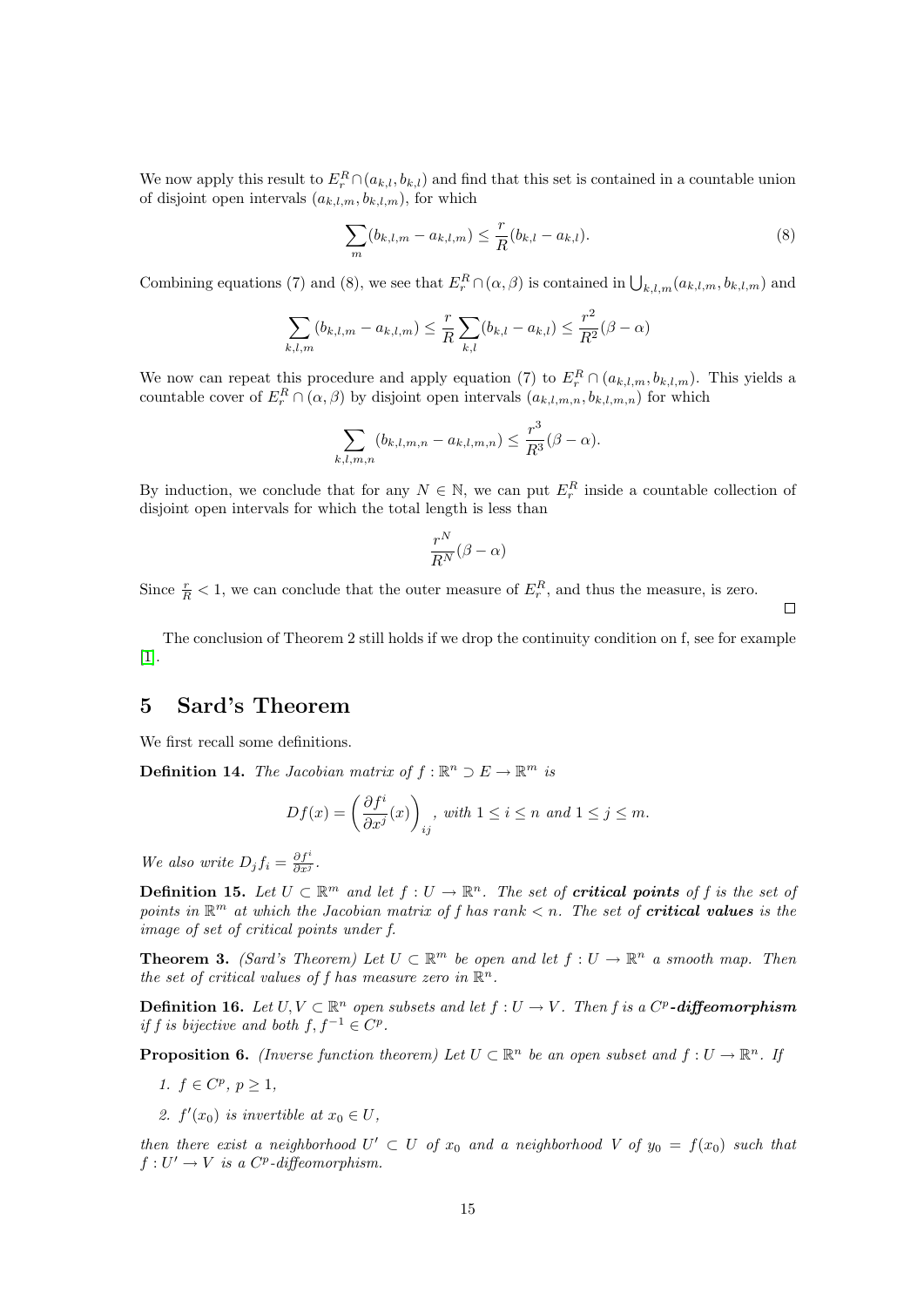We start by treating two easy cases of Sard's theorem, the one where  $m < n$  and the case  $m = n = 1$ . If  $m < n$  then Lemma 5 immediately implies that  $f(U)$  has measure zero. From this, we also see that it is enough for f to be  $C^1$ . The proof for  $m = n = 1$  is still considerably easier than the proof of the general case:

Let  $U \subset \mathbb{R}$ , let  $f: U \to \mathbb{R}$ , and let C be the set of critical points of f. It suffices to show that for every compact interval  $[a, b] \subset U$  the set  $f(C \cap [a, b])$  has measure zero. Let M be an upper bound for f" on [a, b], let  $N \in \mathbb{N}$  and let  $h = \frac{(b-a)}{N}$  $\frac{N}{N}$ . For  $l = 0, ..., N - 1$  consider the intervals  $I_l = [a + lh, a + (l + 1)h]$ . Let A be the set of those l for which  $C \cap I_l \neq \emptyset$ , so that  $f(C \cap [a, b]) = \bigcup_{l \in A} f(C \cap I_l)$ . Let  $l \in A$ . Then  $I_l$  contains a critical point, i.e. there is a point in  $I_l$  where f' vanishes. So by the Mean Value Theorem applied to f' we have  $||f'(x)|| \leq Mh$ for  $x \in I_l$ . Applying the Mean Value Theorem again, but this time to f, we see that the image of  $I_l$  under f is contained in an interval of length less than  $Mh^2$ . Thus  $f(C \cap [a, b])$  is contained in an union of at most N intervals of length less than  $Mh^2$ . The total lenght of these intervals is therefore bounded above by

$$
N M h^2 = \frac{M}{N} (b - a)^2,
$$

which is arbitrary small. We conclude that  $f(C \cap [a, b])$ , and therefore  $f(C)$ , has measure zero.  $\Box$ 

The proof of the general case will use Fubini's lemma, to be proven first. We define  $\mathbb{R}^{n-1}_c$  :=  $\mathbb{R}^{n-1} \times \{c\} \subset \mathbb{R}^n$ .

**Lemma 16.** An open cover of the interval  $[a, b]$  contains a finite subcover consisting of intervals of total length  $\leq 2(b-a)$ .

*Proof.* [a, b] is compact, thus there exists a finite subcover. Pick such a cover:  $[a, b] \subset \sum_{j=1}^{k} I_j$ . We may assume that this cover is minimal, i.e. none of the intervals in the cover may be omitted. Then every point  $p \in [a, b]$  is contained in at most two of the  $I_i$ : Assume  $p \in I_1 \cap I_2 \cap I_3$  and let  $s = \min(I_1 \cup I_2 \cup I_3), t = \max(I_1 \cup I_2 \cup I_3)$ . Now s and t are both in at least one of the intervals, say  $s \in I_1$  and  $t \in I_2$ , then  $I_1$  contains  $[s, p]$  and  $I_2$  contains  $[p, t]$ . So  $I_1 \cup I_2 = [s, t]$  and the third interval can be omitted, contradicting the minimality of the cover. Therefore, the  $I_j$  cover  $[a, b]$ at most twice, i.e.  $\sum_{j=1}^{k} |I_j| \leq 2(b-a)$ .  $\Box$ 

**Proposition 7.** (Fubini's Lemma) Let A be a countable union of compact sets in  $\mathbb{R}^n$  such that  $A_c = A \cap \mathbb{R}_c^{n-1}$  has measure zero in  $\mathbb{R}_c^{n-1} \cong \mathbb{R}^{n-1}$  for all  $c \in R$ . Then A has measure zero.

*Proof.* First assume that A itself is compact. This implies that there exists an interval  $[a, b] \subset \mathbb{R}$ such that  $A \subset [a, b]^n$ . Since  $A_c = A \cap \mathbb{R}_c^{n-1}$  has measure zero it can be covered by open cubes  $K_c^i \subset [a, b]^{n-1}, i \in \mathbb{N}$ , such that  $\sum_{i=1}^{\infty} |K_c^i| < \epsilon$ . Let  $K_c = \bigcup_{i=1}^{\infty} |K_c^i| \subset [a, b]^{n-1}$ . For any fixed  $c \in \mathbb{R}$ , the map  $\lambda_c : \mathbb{R}^n \to \overline{\mathbb{R}, x \mapsto |x_n - c|}$  is continuous and vanishes precisely on  $\mathbb{R}^{n-1}_c$ and therefore on  $A_c$ . Since  $K_c$  is a union of open cubes, it is itself open. This implies that  $([a, b]^{n-1} - K_c) \times [a, b]$  is closed. So  $[a, b]^{n} - (K_c \times [a, b])$  is closed and also  $A \subset [a, b]^{n}$  is compact, thus  $A - (K_c \times [a, b])$  is compact, and therefore  $\lambda_c$  assumes a minimum  $\alpha_c > 0$  on this set. We see that

$$
\{x \in A \mid \lambda_c(x) < \alpha_c\} \subset K_c \times I_c \text{ where } I_c = (c - \alpha_c, c + \alpha_c).
$$

These intervals  $I_c$  cover [a, b], thus by Lemma 16 there exists a finite subcover  $I_1, ..., I_k$ , with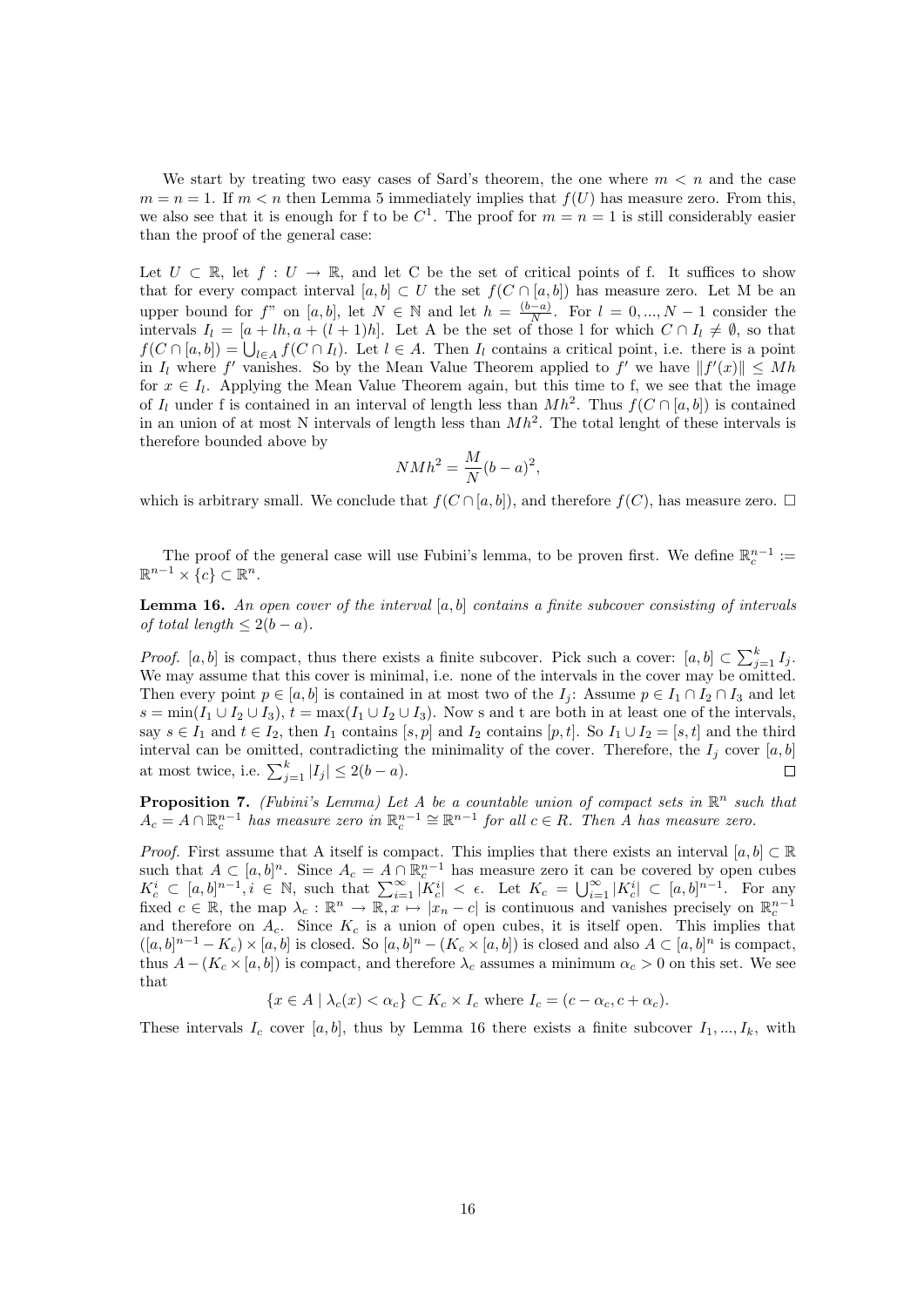$1, ..., k \in [a, b]$ , of volume  $\leq 2(b - a)$ . This implies

$$
\{K_j^i \times I_j \mid i \in \mathbb{N}, j = 1, ..., k\} \supset \bigcup_{j=1}^k \{x \in A \mid \lambda_j(x) < \alpha_j\}
$$
\n
$$
= \bigcup_{j=1}^k \{x \in A \mid x_n \in I_j\}
$$
\n
$$
= \{x \in A \mid x_n \in \bigcup_{j=1}^k I_j\}
$$
\n
$$
\supset \{x \in A \mid x_n \in [a, b]\} = A.
$$

So the boxes  $\{K_j^i \times I_j \mid i \in \mathbb{N}, j = 1, ..., k\}$  cover A and their total volume is  $\leq \epsilon 2(b-a)$ . It follows that A has measure zero.

Now let A be a countable union of compact subsets of  $\mathbb{R}^n$ ,  $A = \bigcup_{j=1}^{\infty} A^j$ . Then  $A_c = A \cap \mathbb{R}_c^{n-1}$  $(\bigcup_{j=1}^{\infty} A^j) \cap \mathbb{R}_c^{n-1} = \bigcup_{j=1}^{\infty} (A^j \cap \mathbb{R}_c^{n-1})$ . Since  $A_c$  has measure zero,  $A^j \cap \mathbb{R}_c^{n-1}$  has measure zero for all j. With the above it follows that  $A^j$  itself has measure zero for all j. So A is a countable union of sets of measure zero and thus it follows with lemma 1 that A has measure zero.  $\Box$ 

Now we can prove Sard's theorem. Let  $U \subset \mathbb{R}^m$  be open,  $f: U \to \mathbb{R}^n$  a smooth map and let  $C \subset U$  be the set of critical points. We define

$$
C_i := \{ x \in U \mid D^j f(x) = 0 \text{ for } j = 1, ..., i \}.
$$

The  $C_i$  form a descending sequence  $C_1 \supset C_2 \supset C_3 \supset \dots$  of closed sets, so we can write:

$$
C = (C - C_1) \cup (C_1 - C_2) \cup ... \cup (C_{k-1} - C_k) \cup C_k
$$

To prove that  $f(C)$  has measure zero we will prove the following:

- 1.  $f(C_k)$  has measure zero for sufficiently large k.
- 2.  $f(C C_1)$  has measure zero.
- 3.  $f(C_i C_{i+1})$  has measure zero for all  $i \in \{1, ..., k-1\}$ .

The claim then follows with Lemma 1. Since  $f(C) = f(C - C_1) \cup f(C_1 - C_2) \cup ... \cup f(C_{k-1} - C_k)$  $C_k$ ) ∪  $f(C_k)$  is a union of a countable number of sets of measure zero. Proof of 1:

Let  $k > \frac{m}{n} - 1$  and let  $K \subset U$  be a cube of edge length a. It is enough to prove that  $f(C_k \cap K)$ has measure zero since  $C_k$  is contained in a countable union of cubes. By Taylor's formula and the definition of  $C_k$ , we have

$$
||f(x+h) - f(x)|| \le b||h||^{k+1},\tag{9}
$$

for  $x \in C_k \cap K$  and  $x + h \in K$ , where b depends only on f and K. We now pick an integer l and decompose K into  $l^m$  cubes with edge  $a/l$ . Let  $K_1$  be one of these cubes intersecting  $C_k$ . Then for  $x \in C_k \cap K_1$  and  $x + h \in K_1$ :  $||h|| \leq \sqrt{m}(a/l)$ . It follows with (7) that  $||f(x+h) - f(x)|| \leq$  $b(\frac{\sqrt{m}a}{l})$  $\frac{m a}{l}$ , so  $f(K_1)$  is contained in a cube of edge

$$
2\cdot b\cdot (\frac{\sqrt{m}a}{l})^{k+1}=\frac{c}{l^{k+1}},
$$

where c, like b, depends only on f and K. Now the volume V of the union of these  $l^m$  cubes satisfies  $V \leq l^{m}(\frac{b}{l^{k+1}})^{n} = b^{n}l^{m-n(k+1)}$ . Since  $k > m/n - 1$ ,  $m - n(k+1) < 0$ , and it follows that the volume V tends to zero as  $l \to \infty$ . So we have proven that  $f(C_k \cap K)$  has measure zero.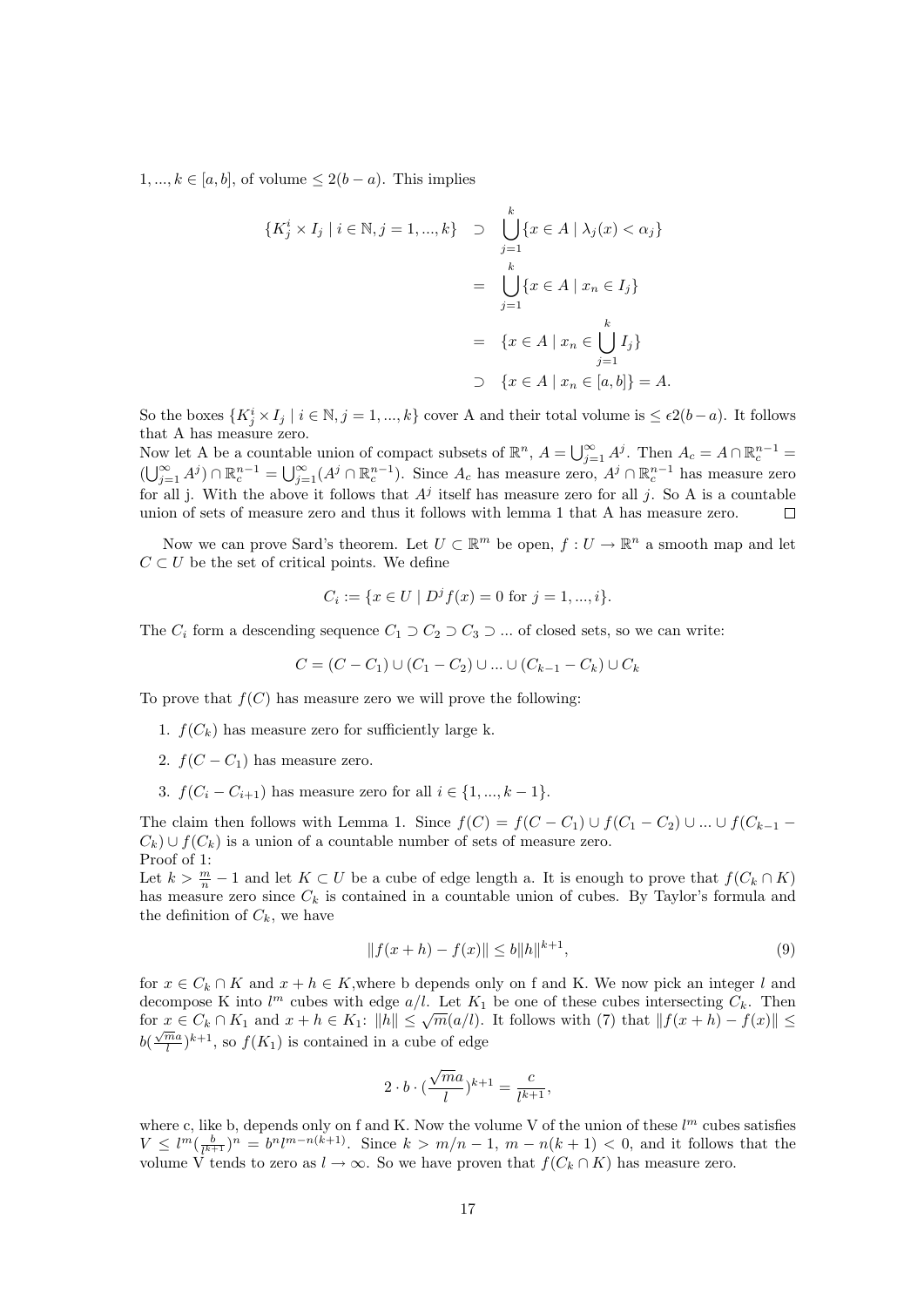#### proof of 2:

Since  $C - C_1 = \{x \in U \mid 1 \leq \text{rank } Df(x) < n\}$ , it follows that if  $n = 1$  the statement is trivially true. So assuming  $n > 2$ , we will prove the claim by induction over m. For  $m = 1, n > 2$ we know from Lemma 5 that  $f(U)$  has measure zero, so let's assume that the claim holds for  $m-1$ , that is, 1 holds for every  $f : \mathbb{R}^{m-1} \supset U \to \mathbb{R}^n$ , and prove that the claim also holds for m. Around each  $x \in C - C_1$ , we will find a neighborhood V such that  $f(V \cap C)$ . Since  $C - C_1$ can be covered by a countable number of such neighborhoods, this proves that  $f(C - C_1)$  has measure zero. For  $x \in C - C_1$  there is at least one partial derivative that does not vanish, say  $D_1f_1(x) \neq 0$ . Consider the map  $g : (x_1, ..., x_m) \mapsto (f_1(x), x_2, ..., x_m)$ , it obviously has an invertible Jacobian at x, so by the inverse function theorem there exists a neighborhood V of x such that g is a  $C^{\infty}$  diffeomorphism to a neighborhood V' of  $g(x)$ . The function  $h = f \circ g^{-1}$  is defined on this neighborhood V' and has the form:  $h : (y_1, ..., y_m) \mapsto (y_1, h_2(y), ..., h_n(y))$ . We see that h maps the hyperplane  $\{t\} \times \mathbb{R}^{m-1}$  into  $\{t\} \times \mathbb{R}^{n-1}$  and the set of critical points C' of h is  $g(V \cap C)$ . Let  $h^t := g|_{\{t\}\times\mathbb{R}^{m-1}}: (\{t\}\times\mathbb{R}^{m-1})\cap V' \to \{t\}\times\mathbb{R}^{n-1}$ , then the Jacobian of h is given by:

$$
Dh(y) = \begin{pmatrix} 1 & 0 \\ ? & Dh^t(y) \end{pmatrix}
$$

which is invertible iff  $Dh<sup>t</sup>$  is invertible. By the induction assumption, the set of critical values of  $h^t$  has measure zero in  $\{t\} \times \mathbb{R}^{m-1}$ . So  $h(C') \cap \mathbb{R}^{m-1}$  has measure zero for all  $t \in \mathbb{R}$ .  $h(C')$  is a countable union of compact sets, so Fubini's lemma applies, it follows that  $h(C') = f(V \cap C)$  has measure zero.

proof of 3:

This claim is like the previous one proven by induction over m, so again we assume that the claim holds for every  $\bar{f}: \mathbb{R}^{m-1} \supset U \to \mathbb{R}^n$ . Since  $C_i - C_{i+1} = \{x \in U \mid D^j f(x) = 0 \text{ for } j = 1\}$ 1, .., i and  $D^{i+1}f(x) \neq 0$ , for every  $x \in C_i - C_{i+1}$  there is a (i+1)-th derivative that does not vanish at x. Hence we may assume  $D_1w(x) \neq 0$ , where w has the form  $w(x) = D_{\sigma(1)}...D_{\sigma(i)}f_r(x)$ . Furthermore  $w(x) = 0$  since  $w(y) = 0$  for  $\forall y \in C_i$ . Now, as above  $g: x \mapsto (w(x), x_2, ..., x_m)$  is a diffeomorphism on a neighborhood V of x to a neighborhood V' of  $g(x)$ . Consider again the map  $h = f \circ g^{-1} : V' \to \mathbb{R}^n$  and define  $h^0 := h|_{\mathbb{R}_0^{m-1}} : (\{0\} \times \mathbb{R}^{m-1}) \cap V' \to \mathbb{R}^n$ . By the induction assumption, the set of critical values of  $h^0$  has measure zero. But each point of  $g(C_i \cap V)$  is critical for  $h^0$  since all partial derivatives of h, thus also of  $h^0$ , of order  $\leq k$  vanish. It follows that  $f(C_i \cap V) = h \circ g(C_i \cap V)$  has measure zero. The set  $C_i - C_{i+1}$  is covered by a countable union of these sets  $C_i \cap V$ , so we conclude that  $f(C_i - C_{i+1})$  has measure zero.  $\Box$ 

More generally, Sard's theorem also holds for smooth mappings between manifolds M and N of dimensions m and n, respectively. Given  $f : M \to N$ , a point  $p \in M$  is called regular if the differential  $T_p f : T_p M \to T_{f(p)} N$  is surjective. The set of critical values is then given by those points  $q \in N$  for which not every  $p \in f^{-1}(q)$  is a regular value. This formulation of the result now follows from the above version for Euclidean spaces by taking a countable set of coordinate patches.

#### References

- <span id="page-18-0"></span>[1] D. M. Bressoud, A Radical approach to Lebesgue's theory of integration, Cambridge University Press, New York, 2008.
- [2] M. Demazure, Bifurcations and catastrophes, Springer Verlag, 2000.
- [3] J. E. Marsden, T. Ratiu, R. Abraham, Manifolds, Tensor Analysis and applications, Springer-Verlag, Berlin, 2003.
- [4] M. M¨uger, Lebesgue's characterization of Riemann integrable functions, June 20, 2006.